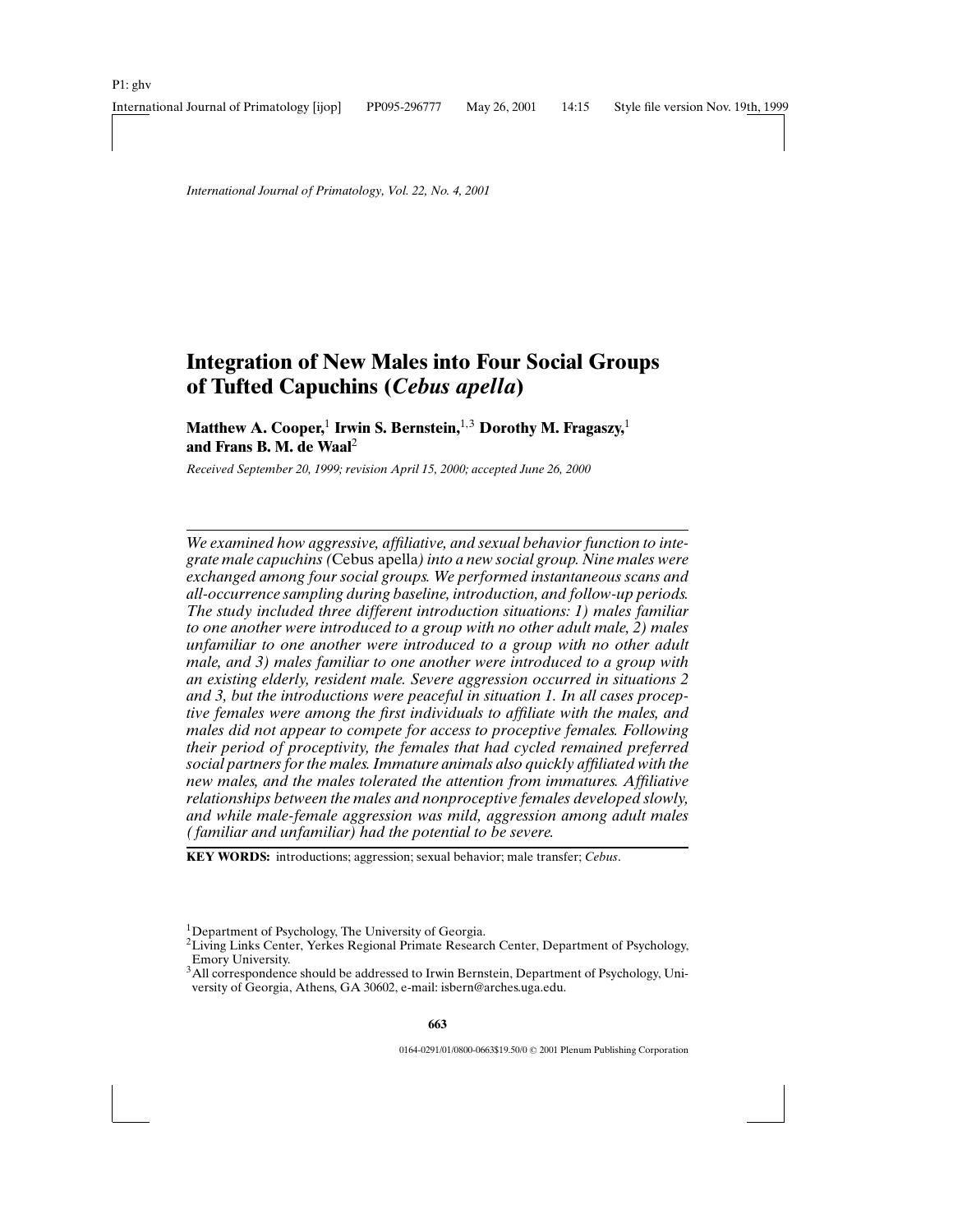# **INTRODUCTION**

The potential for severe aggression makes the introduction of strangers into captive primate social groups problematic. In rhesus macaques (*Macaca mulatta*), new group members become integrated through aggression and the swift establishment of dominance relationships. For example, Bernstein (1964) found that rates of aggression peaked  $\leq 20$  min of introduction and then declined rapidly. Grooming, proximity, and individual activities, however, took over a week to stabilize. In pig tailed macaques (*M. nemestrina*) agonistic and affiliative response rates remained unstable for weeks after group formation, resulting in a longer period of social disruption than in rhesus macaques (Bernstein, 1969). Moreover, the successive introduction of individuals resulted in a higher rate of aggression and a longer period of social disruption than the simultaneous introduction of many individuals. In contrast, Westergaard *et al*. (1999) reported that for rhesus macaques a staged-group-formation method led to lower rates of severe injury than did a rapid-group-formation method. Among macaques, aggression is the initial, and probably most important, mechanism for integrating new members.

In other primate species, other responses to newcomers dominate. For example, male gibbons exhibit little aggression upon the introduction of adult males, but aggression builds up slowly over several days (Bernstein and Schusterman, 1964). In gelada baboons (*Theropithecus gelada*) pairbonding proceeds through four stages: fighting, presenting, mounting, and then grooming (Kummer, 1974). Male-female dyads, however, typically skip the fighting stage.

Capuchins also do not conform to the macaque model of immediate aggression upon introduction, followed by rapid decline. *Cebus albifrons* had a lower overall rate of agonistic behavior during group formation than that of rhesus macaques, and aggression declined more gradually (Bernstein, 1965). Becker and Berkson (1979) suggested that, in capuchins, aggression toward strangers is mild and mainly limited to threats directed to new males. In tufted capuchins (*C. apella*), the introduction of strangers does not necessarily result in immediate aggression (Fragaszy *et al.*, 1994). In the absence of resident adult males, females and juveniles initiated affiliative social interactions with the introduced male, whereas the new male remained uninterested (Fragaszy *et al.*, 1994). Although infrequent, aggression in capuchins can be persistent and occasionally intense. The implication for captive management is that aggression does not always occur immediately following the release of monkeys, and may occur later.

To understand and to predict the consequences of an introduction, one must know the social organizations of the species. Capuchin females are philopatric, and males transfer among groups. Dominance relationships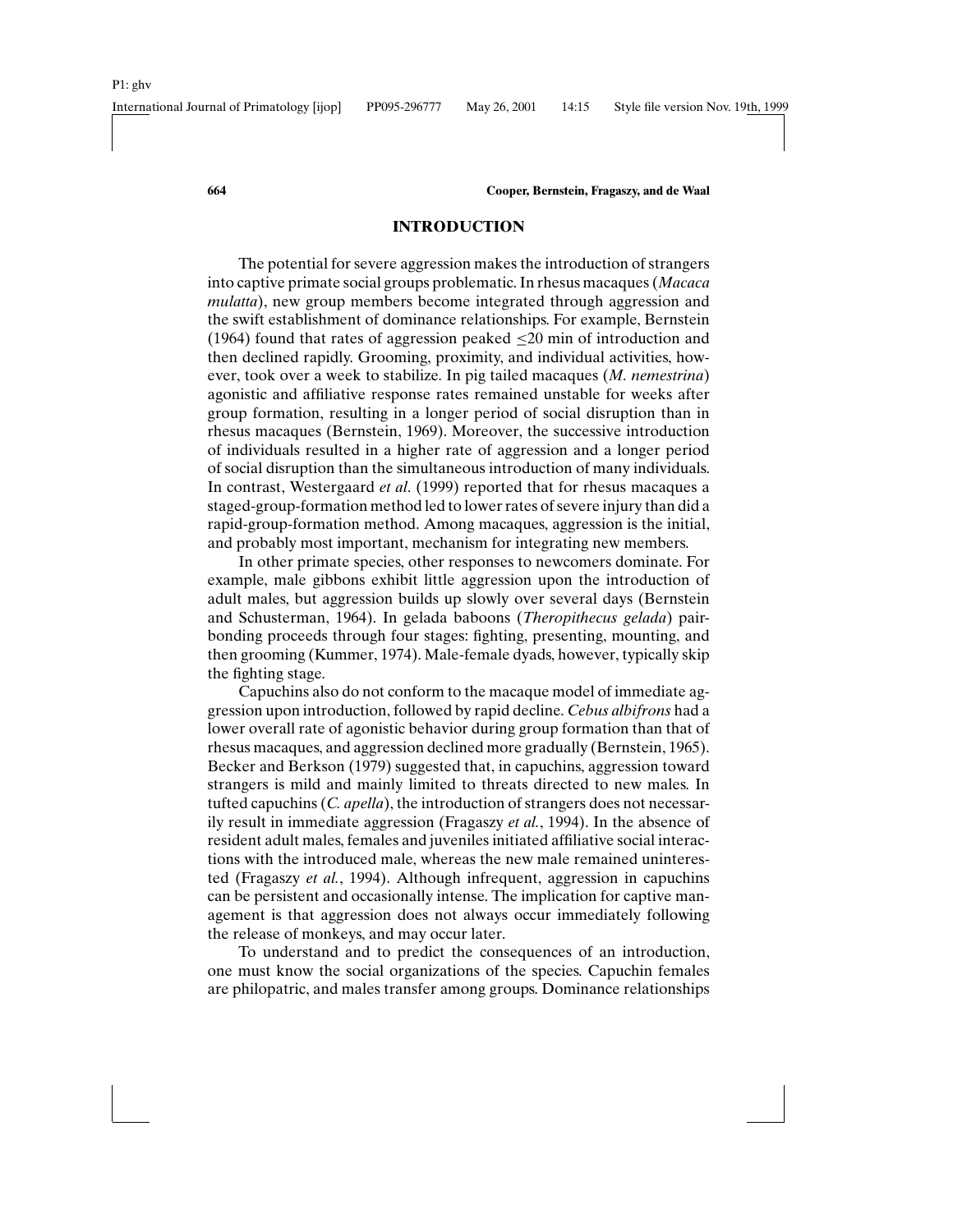are not as pervasive among capuchins as among macaques or baboons (Robinson and Janson, 1986). Some capuchins groom predominately down the dominance hierarchy (*Cebus olivaceus*: O'Brien, 1993; *C. apella*: Parr *et al.*, 1997), while other capuchins sometimes groom predominately up the dominance hierarchy (*C. capucinus*: Manson *et al.*, 1997; Perry, 1996). Female capuchins establish strong affiliative relationships with the alpha male (*Cebus apella*: Welker *et al.*, 1990; *C. olivaceus*: O'Brien, 1991; *C. capucinus*: Fedigan, 1993; Perry, 1997). Juveniles and infants also prefer to affiliate with the alpha male rather than other males (*Cebus olivaceus*: Robinson, 1981; *C. apella*: Welker *et al.*, 1990). The average male tenure length is 3.3 years in white-faced capuchins (*Cebus capucinus*) (Fedigan *et al.*, 1996), and ranges from 3 years in nonbreeding males to 9 years in breeding males in wedgecapped capuchins (*C. olivaceus*) (Robinson, 1988). Male turnover can result in severe aggression, occasionally culminating in the death of males, as well as females and infants (*Cebus capucinus*: Rose, 1994; Rose and Fedigan, 1995).

In *Cebus apella*, females initiate sexual interactions (Phillips *et al.*, 1994; Linn *et al*., 1995), and they prefer dominant males, especially during periods of peak proceptivity (Janson, 1984; O'Brien, 1991). Female courtship behavior is related to ovulation, and appears to be the only cue available to males for determining female receptivity (Carosi and Visalberghi, in press). Conversely, in *Cebus capucinus*, males initiate courtship when females are in estrous (Manson *et al.*, 1997). In *Cebus apella*, Fragaszy *et al.* (1994) found that following the introduction of new males, some adult females exhibited species-typical proceptive behavior outside of possible ovulation. Female solicitations outside the typical estrous period are consistent with reports of postconception proceptivity (Phillips *et al.*, 1994; Carosi and Visalberghi, in press).

The exchange of male tufted capuchins (*Cebus apella*) among four captive groups gave us the opportunity to investigate the mechanisms of social integration. We had three different introduction situations: 1) males familiar to one another were introduced to a group with no other adult male (groups B and C), 2) males unfamiliar to one another were introduced to a group with no other adult male (group D), and 3) males familiar to one another were introduced to a group with an existing elderly, resident male (group A). In situations 2 and 3 we were particularly concerned with the possibility of aggression among unfamiliar males. In situation 3 we expected females to support the elderly resident male and to buffer him from attack. We expected that females might immediately solicit the new males outside of their estrous periods and continue to associate with the new males after their period of proceptivity. In situation 3 we expected females initially to prefer the elderly resident male but to gradually shift their preference to the new prime-aged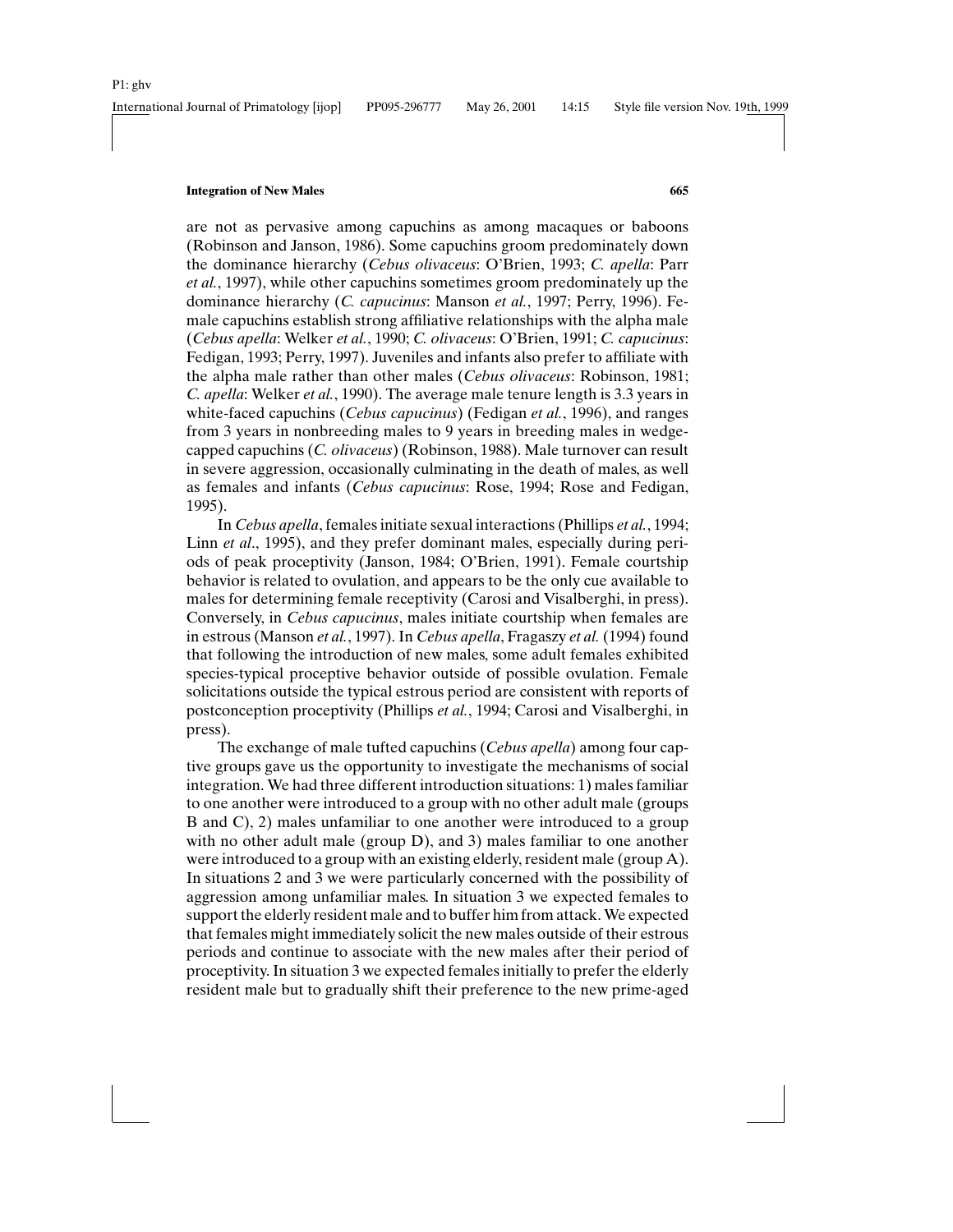males. We believed that juveniles might actively approach the new males but were unsure as to how the youngest animals would respond.

# **METHODS**

# **Subjects and Study Sites**

We moved two social groups of tufted capuchins (*Cebus apella*) (groups A and B) from the University of Georgia (UGA) to new enclosures at Laboratory Animal Breeders and Services of Virginia (LABS) in Yemassee, SC. They are the same social groups described in Fragaszy *et al.* (1994). In association with the move, we exchanged 3 males from these 2 groups with 5 males from 2 social groups at the Yerkes Regional Primate Research Center of Emory University (YRPRC): groups C and D. One male was exchanged between social groups at YRPRC, and one elderly male from UGA remained in his resident group. The exchange of males was intended to maintain genetic diversity in all 4 social groups. In Table I we list the males in the 4 study groups and describe their associations pre- and post-transfer. We transferred the 2 males that had previously lived together in group C to group A. Likewise, we transferred the 3 males from group D to group B, and the 2 males from group B to group C. Of the 2 males from group A, we transferred one to group D and did not transfer the other. We placed the male transferred to group D together with an additional male from group C.

| Male subject | Age (years) | Old group | Years in old group | New group |
|--------------|-------------|-----------|--------------------|-----------|
| $SH^a$       | >36         | А         |                    | А         |
| UY           | 12          |           |                    | Α         |
| AD           | 11          |           |                    | Α         |
| <b>PB</b>    | 12          | D         |                    | в         |
| VN           | 10          | D         |                    | в         |
| $MO^b$       |             | D         |                    | B         |
| IK           | 21          | В         | 6                  |           |
| $OZ^b$       | 8           | B         |                    |           |
| YV           | 10          | A         |                    | D         |
| $DR^b$       | 6           |           |                    |           |

**Table I.** The male capuchins and their associations before and after transfer

*<sup>a</sup>*This male was wild-caught and referred to as a young adult in 1963. We collected these data in 1995–96, 33 years later. Assuming characterization as a young adult meant that permanent canines had erupted, this male would have been  $\geq$ 36 years old during this study. He was not transferred from group A.

*<sup>b</sup>*While the other males were adult, OZ and DR were subadult and MO was an older juvenile.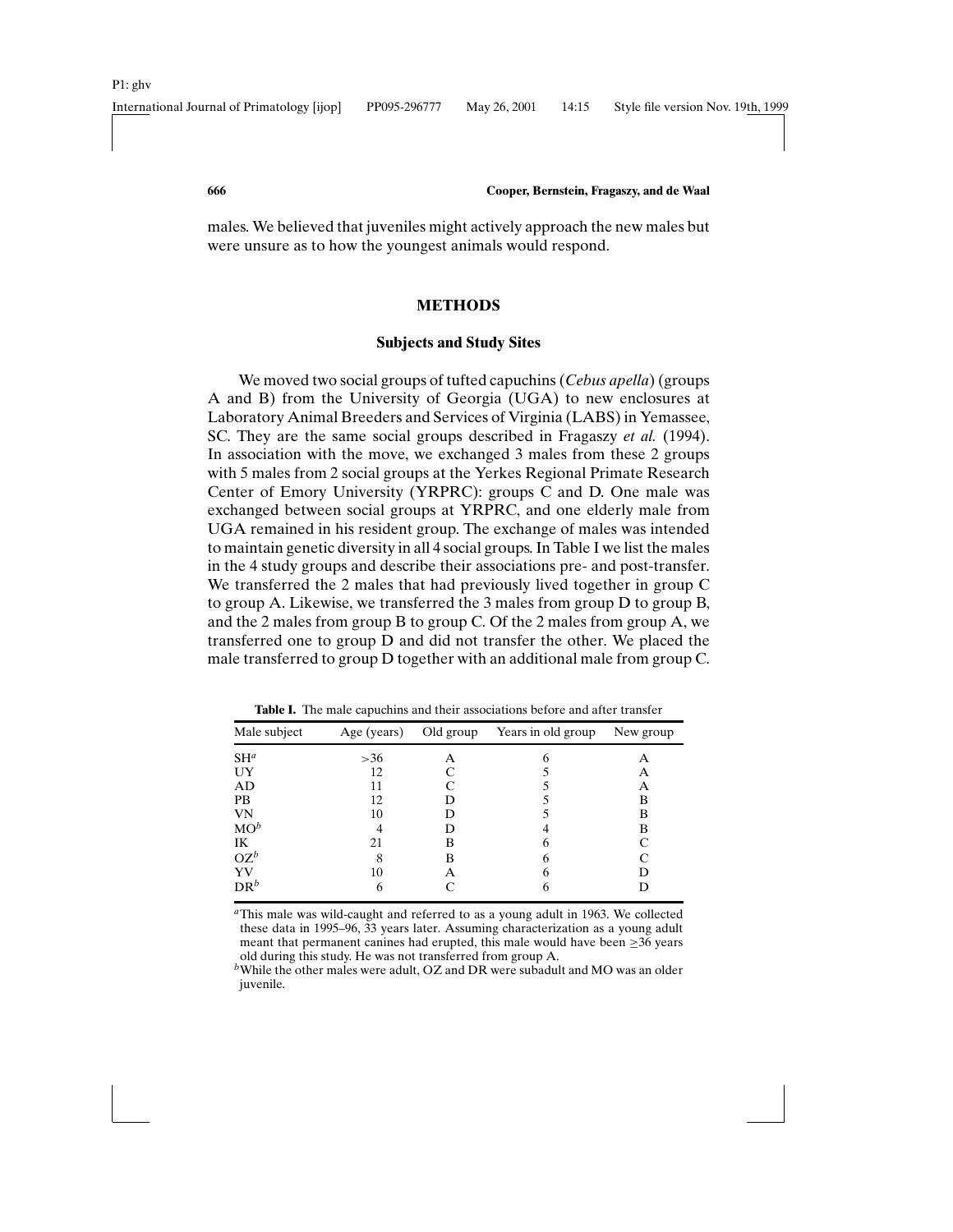Before the move the UGA, social groups lived in two-room indoor enclosures (each room:  $4.8 \times 2.3 \times 2.3$  m), divided by a walled partition with a  $0.5 \times 0.5$ -m opening. The rooms contained perches, bedding material, and plastic chains and toys. After their move to LABS, the groups lived in a larger indoor-outdoor enclosure. The indoor area  $(5 \times 20 \times 3 \text{ m})$  had a gravel floor and chain link fencing and contained plastic perches, climbing structures, and a feeder. The outdoor area  $(30 \times 30 \text{ m})$  had natural grass fenced by corrugated aluminum and two multilevel platforms, two feeders, and climbing structures. The two enclosures at YRPRC contained an indoor  $(5 \times 10 \times 2.3 \text{ m})$  and outdoor area  $(5 \times 4 \times 2.3 \text{ m})$ . The indoor area was divided into two sections by chain link fencing, and each section had perches, bedding material, and plastic climbing structures. The monkeys did not use the outdoor area during the introduction or follow-up periods.

# **Procedure**

In Table II we report the number of males, females, and immatures in each study group. One observer collected baseline data for 10 weeks while groups A and B were housed at UGA. Baseline data collection consisted of scan samples at 10-min intervals on adult and subadult males and females. Behavior recorded during the scan samples included: proximity  $(< 0.5 \text{ m})$ , affiliative contact, allogrooming, sexual behavior, agonistic behavior, and alone, i.e. engaged in none of these behaviors. We divided data collection into

| Group        | Study<br>period  |                | $($ >4 years) $($ >3 years) | # of males # of females # of Immatures<br>$(<$ 3 years) <sup>b</sup> | Hours of<br>observation per male | $#$ of scans |
|--------------|------------------|----------------|-----------------------------|----------------------------------------------------------------------|----------------------------------|--------------|
| $\mathsf{A}$ | <b>Baseline</b>  |                | 12                          | $10 - 11$                                                            | 21.5                             | 150          |
| A            | Introduction     | 3              | 12                          | 11                                                                   | 24.3                             | 291          |
| A            | Follow-ups 1–4   | $1 - 3^a$      | 12                          | 11                                                                   | 12.0                             | $48 - 144$   |
| A            | Reintroduction   | $\overline{c}$ | 12                          | 11                                                                   | 12.5                             | 150          |
| B            | <b>Baseline</b>  | 2              | 11                          | $6 - 11$                                                             | 19.5                             | 140          |
| B            | Introduction     | 3              | 11                          | 11                                                                   | 24.3                             | 291          |
| B            | Follow-ups $1-4$ | 3              | 11                          | 11                                                                   | 16.0                             | 192          |
| B            | Follow-up 5      | 3              | 11                          | 11                                                                   | 8.3                              | 100          |
| C            | Introduction     | $\mathfrak{D}$ | 8                           | 6                                                                    | 10.5                             | 112          |
|              | Follow-ups $1-4$ | 2              | 8                           | 6                                                                    | 8.7                              | 104          |

**Table II.** Period of observation, number of subjects, hours of observation, and the number of scan samples

*<sup>a</sup>* In group A some of the males were removed during the follow-up periods to receive medical care for their wounds. Systematic data collection was not possible on group D (not shown).  $b$ On average immatures were 13 mo old. Five immatures were  $>6$  mo old. In group A, one immature was 5 mo old, in group B two immatures were 5 mo old and one immature was 4 mo old, and in group C one immature was only 3 wk old.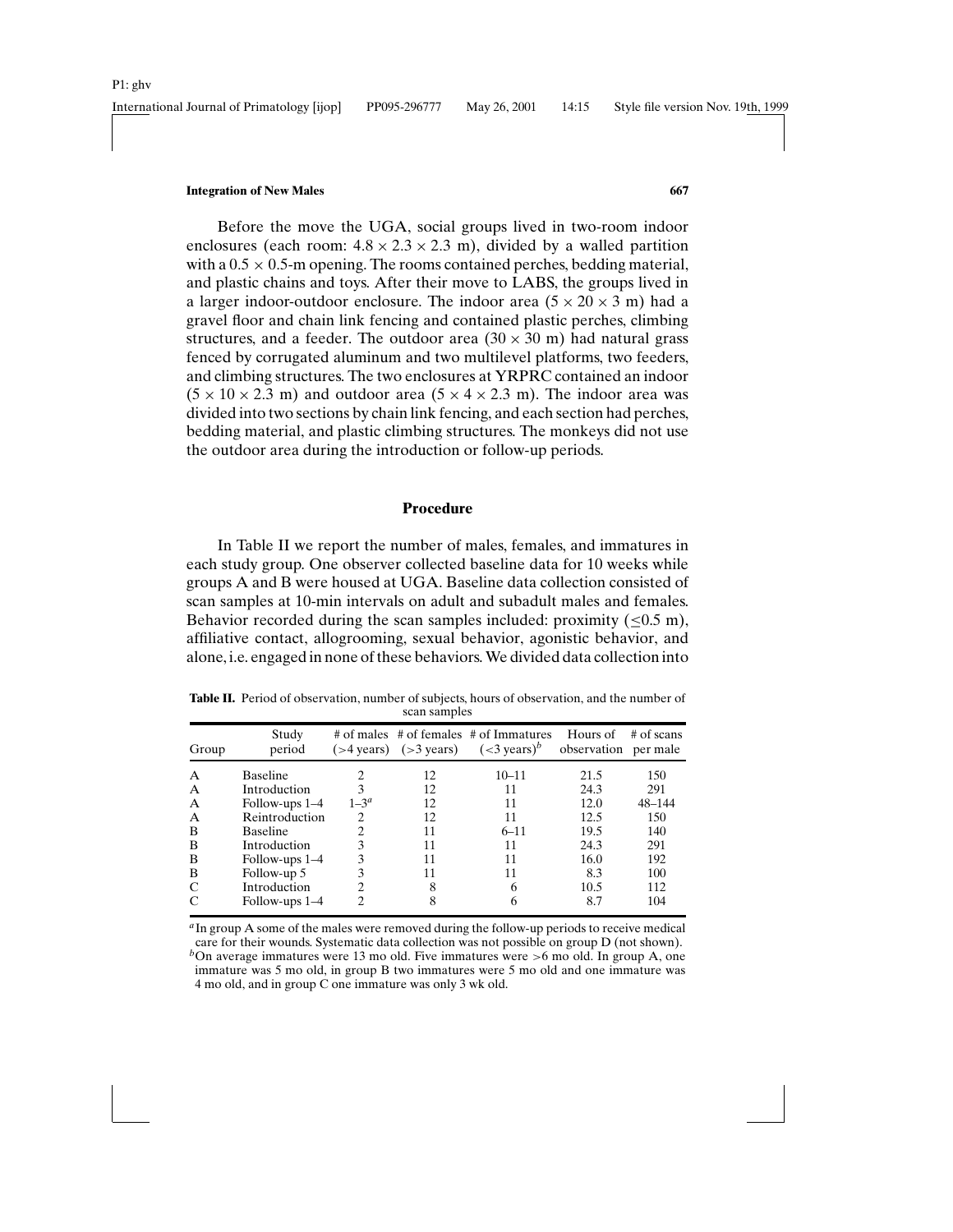a 5-day period immediately following the introduction, and 4 2-day follow-up periods occurring at one-week intervals. We conducted scan samples on the introduced males (and the resident male of group A) at 5 min intervals during the introduction and follow-up periods. We supplemented scan samples with all occurrence data collection on the directionality of grooming, agonistic behavior, and sexual behavior. Agonistic interactions used to indicate dominance relationships included clear submissive signals such as grimace, flee, and avoid. Before data collection, we obtained 85% agreement among 3 observers on focal samples using a pre-established ethogram that included the scan sample and all occurrence behavioral categories.

Before the introductions to groups A and B, we locked the group members into the outdoor portion of their enclosure. The new males were taken into the outdoor area in transport boxes and released. We staggered the introductions in groups A and B in time to allow for observations immediately following each introduction. When weather permitted, we collected data from an observation tower and locked the groups outside. We otherwise restricted data collection to the indoor portion of the enclosure. The introductions for groups C and D were more gradual than for groups A and B. For 6 wk before introduction, the males were housed individually and in sight of one another. On the first day we released the males in groups C and D into the outer portion of the enclosure and exposed them to the resident group members through chain-link fencing. We removed the males in group C from the outer portion of the enclosure and separated them from each other on the first night, and put them back with the entire social group on the second day. On the second and third nights we removed the males from the social group, and they spent the night together. From the fourth day onward the males remained in the social group. In group D, the introduction procedure and data collection protocols could not be followed because of fighting between the males immediately upon being placed together but before they were introduced to the social group. We removed the victim of the fight (YV) for treatment and introduced him 2 wk later. YV pulled out his stitches in 3 days and was removed again. Four weeks later he was reintroduced.

Eighteen days after the introduction, fighting occurred in group A. We removed all 3 males and canceled data collection for follow-up period 2. Only one male (AD) was present during the third and fourth followups, and we reintroduced the injured male (UY) 34 days after the fourth follow-up. Due to renewed fighting between AD and UY, we removed and reintroduced UY a total of 3 times. During the first reintroduction, we resumed regular data collection for 3 days, and the reintroduction provided the opportunity for an unplanned fifth follow-up period on group B, which we lumped with the other follow-up periods, except where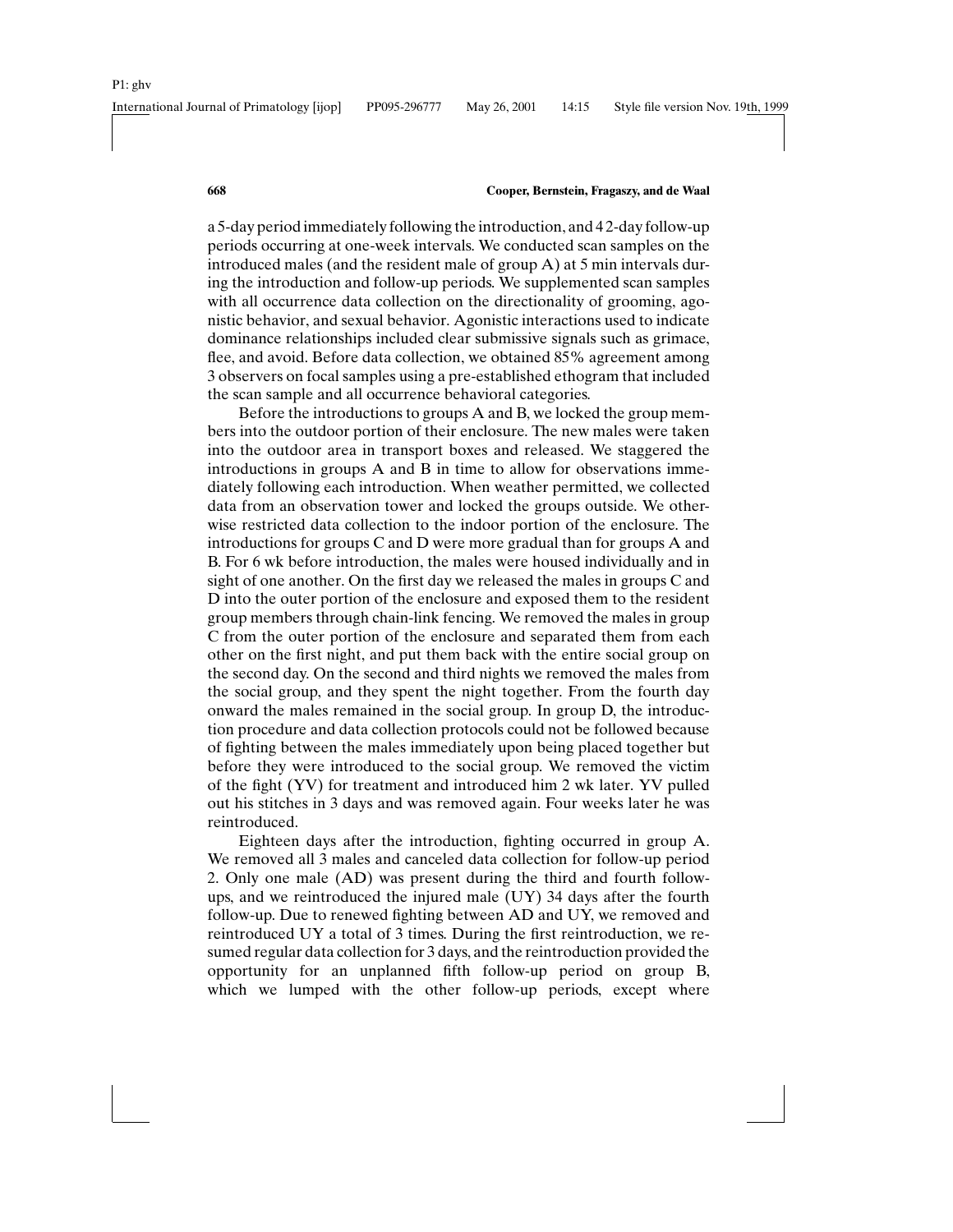indicated. During the second and third reintroductions of UY we recorded observations *ad libitum*.

# **Analysis**

We obtained rates of aggression during the introduction from the alloccurrence data set. All-occurrence sampling may have underestimated total agonistic behavior, especially threats and grimaces, but was likely accurate for more severe or noisy forms of aggression. We obtained baseline rates of aggression from focal samples conducted on males for a separate study. We excluded avoidance from the analysis of agonistic behavior.

We combined proximity and affiliative contact into a single measure of affiliation because they independently indicated similar trends but occurred rarely. We measured affiliation as a proportion of the number of partners in proximity or affiliative contact over the product of the total number of scans and the number of available partners. Proximity and affiliative contact among the new males themselves often inflated the amount of affiliation. Excluding familiar males from the number of partners with which the new males affiliated gave a more accurate measure of integration into the group. We divided affiliative partners into: 1) proceptive females: ones currently exhibiting species-typical proceptive behavior; 2) formerly proceptive females: ones having previously directed species-typical proceptive behavior toward the new males, but were not doing so currently; 3) nonproceptive females: ones having not exhibited species-typical proceptive behavior since the introduction; 4) immatures: under 3 yr.

When possible, we performed analyses using nonparametric tests that account for individual variation, such as Kruskal-Wallis tests or Wilcoxon signed ranks tests. We used intersubject, rather than intrasubject, tests when the number of males sampled at each time period differed. Sample sizes were often small. Accordingly, we used Chi-square tests. We set the significance level at p < .05 for tests that account for individual variation, and reduced it to  $p < 0.01$  for Chi-square tests. Chi-square tests ignore individual variation by pooling subjects and should be interpreted cautiously. When possible, we presented individual variability in the tables and figures.

We performed individual comparisons to give an estimate of individual variability for Chi-square tests. We have presented the number of individuals whose data are in the same direction as a significant Chi-square after the p-value, e.g. 5 of 7 males. We compared individuals to themselves for comparisons between the introduction, follow-up periods, and reintroduction. We only collected baseline data on groups A and B, so we compared each new male to the most appropriate resident male for comparisons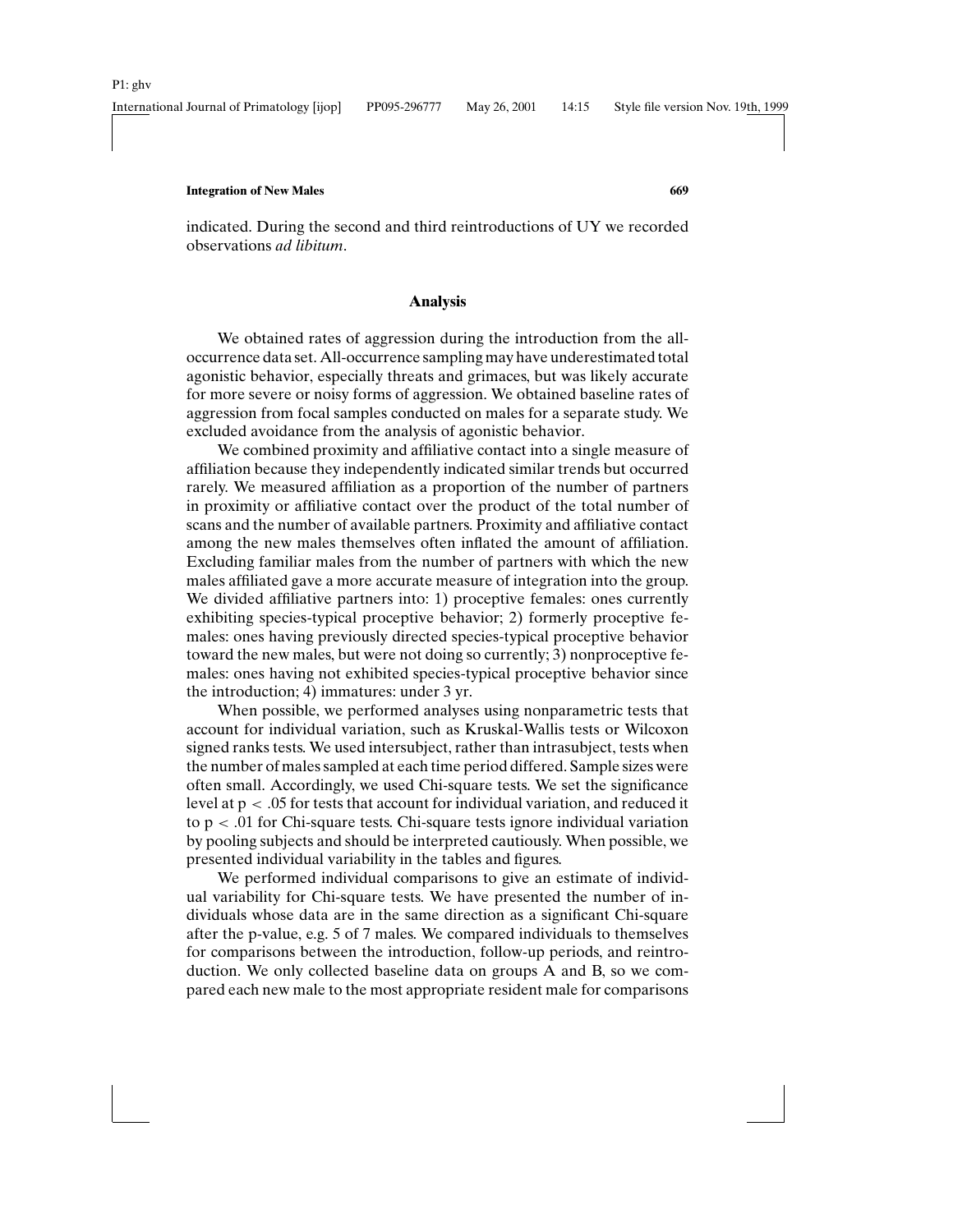involving baseline. We compared the new males in groups A and B to their counterparts before the introduction. For example, we compared the new alpha male to the former alpha male, and likewise for the subordinate(s). The new males in group C were the former males in group B; we compared them to themselves.

# **RESULTS**

# **Introduction**

*Aggression*. Serious fighting among the new males and the resident females did not occur immediately after introduction. Severe aggression among the new males in group A and the resident male occurred only during follow-up periods. The most severe aggression on the first day of the introduction occurred when two unfamiliar males were placed together before entering group D. DR attacked YV in the first minute after their release. YV was removed for treatment and returned two weeks later without aggression and was subordinate to DR.

The rate of aggression received and initiated per male did not increase on the first day of the introduction ( $M = 3.64$ ,  $SE = 0.84$ ) compared to baseline ( $M = 3.05$ ,  $SE = 0.90$ ; Table III). The rate of aggression per group,

| Study period             | <sup><i>a</i></sup> Mean rate of aggression<br>per group $(M \pm SE)$ | $b$ Mean rate of aggression<br>per male $(M \pm SE)$ |
|--------------------------|-----------------------------------------------------------------------|------------------------------------------------------|
| <b>Baseline</b>          |                                                                       | $3.05 \pm 0.90$                                      |
| Introduction             |                                                                       |                                                      |
| Day 1                    | $3.97 \pm 1.04$                                                       | $3.64 \pm 0.84$ <sup>c</sup>                         |
| Day $2-5$                | $4.26 \pm 1.64$                                                       | $2.14 \pm 0.58$                                      |
| Follow-ups               |                                                                       |                                                      |
| Follow-up 1              | $2.87 \pm 0.23$                                                       | $1.11 \pm 0.38$                                      |
| Follow-up 2              | $3.42 \pm 1.54$                                                       | $1.00 \pm 0.60$                                      |
| Follow-up 3              | $2.17 \pm 1.58$                                                       | $1.54 \pm 0.60$                                      |
| Follow-up 4              | $2.83 \pm 1.46$                                                       | $1.20 \pm 0.61$                                      |
| Follow-up $5$ (group B)  | 7.76                                                                  | $1.92 \pm 0.48$                                      |
| Reintroduction (group A) | 2.15                                                                  | $0.60 \pm 0.04$                                      |

**Table III.** Rates of aggressive episodes per hour

*a*,*b*No difference in the rate of aggression per group (Friedman  $X^2 = 7.19$ , df = 8, *n* = 3,  $p > .05$ ) or per male (Kruskal Wallis  $X^2 = 19.02$ , df = 11,  $p = .061$ ).

 $b$ Sample sizes for aggression per male were as follows: baseline *N* = 4; introduction *N* = 7; follow-up 1 *N* =  $\overline{7}$ ; follow-up 2 *N* = 5; follow-up 3 *N* = 6; follow-up 4 *N* = 6; follow-up 5 *N* = 3; reintroduction *N* = 2.

<sup>c</sup>A Chi-square test failed to show a difference in the rate of aggression per male between baseline and the first day of the introduction.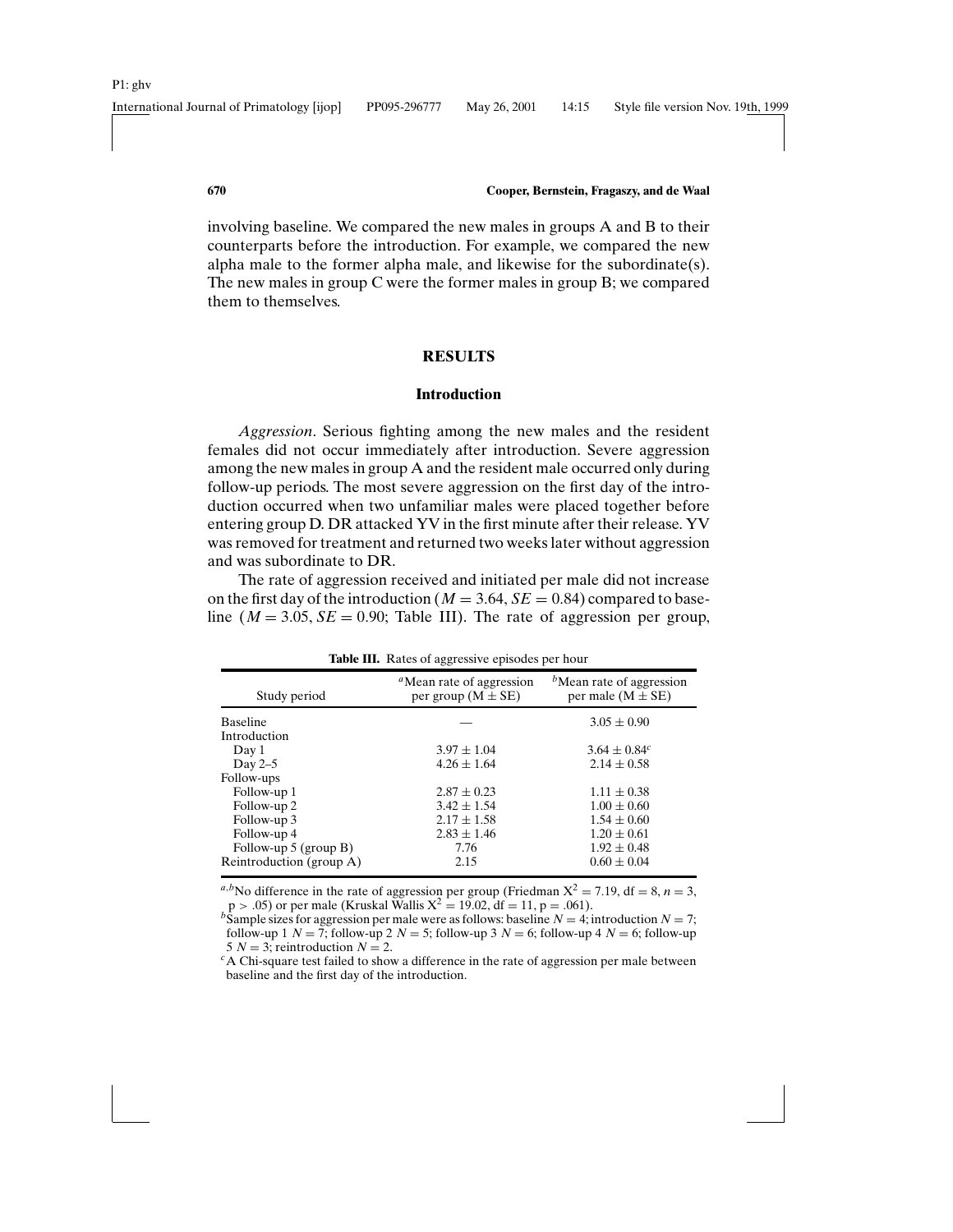and per male, also did not increase during the 5-day introduction period (Table III). We performed additional comparisons to examine a possible bias in the direction of aggression. Males and females initiated aggression in proportion to their numbers in the group (326 episodes initiated by 31 females, 88 episodes initiated by 7 males).

Males received far more aggression than expected based on the sex ratio [315 episodes received by 7 males, 99 episodes received by 31 females;  $\chi^2(1) = 56.49$ ,  $P < .01$ . The majority of aggression between males and females occurred when females initiated aggression against males. When males directed aggression against females it typically occurred in a sexual context (73.9% of 69 episodes). (For a description of species-typical sexual behavior, see Carosi and Visalberghi, in press). Although heterosexual fights were common, they never resulted in serious injury.

We observed a total of 130 coalitions involving new males, females, and immatures. The 98 female-female coalitions were more common than all other types combined  $[\chi^2(1) = 67.02, P < .01]$ , and the 109 coalitions targeted at new males were more than any other age-sex class  $\lceil \chi^2(1) \rceil$ 119.14,  $P < .01$ . The new males also formed more coalitions with resident females than with their male peers [22 coalitions with females vs. 5 coalitions with male peers;  $\chi^2(1) = 11.94$ ,  $\overline{P} < .01$ , 5 of 7 males], and they usually targeted other males (86.4% of 22). The elderly resident male directed the majority of his aggression against the new males (85.4% of 48 episodes). He formed coalitions with females more than any other age-sex class (97.6% of 41) directed them against the new males more than any other target (90.2% of 41). He received support from many females, but high-ranking females tended to give him more support.

# *Affiliation*

In group A the elderly resident male (SH) and one of the introduced males (UY) engaged in an ambiguous affiliative display, consisting of mutual loud roaring/squealing vocalizations while oriented towards one an other, often while rearing back, raising eyebrows, chest-rubbing, and grimacing. They approached one another at the start of the display, occasionally making contact and even embracing. The first display occurred <30 min of introduction, and displays continued at a steady rate of 2.3 per hour over the next 5 days. Displays were typically 1–3 min in duration. The display appeared predominantly affiliative, and included a mixture of elements of courtship behavior (Phillips *et al.*, 1994; Carosi *et al.*, in press), and male greeting behavior (Matheson *et al.*, 1996). Even when not giving facial and postural signals, the males generally watched one another and coordinated their movements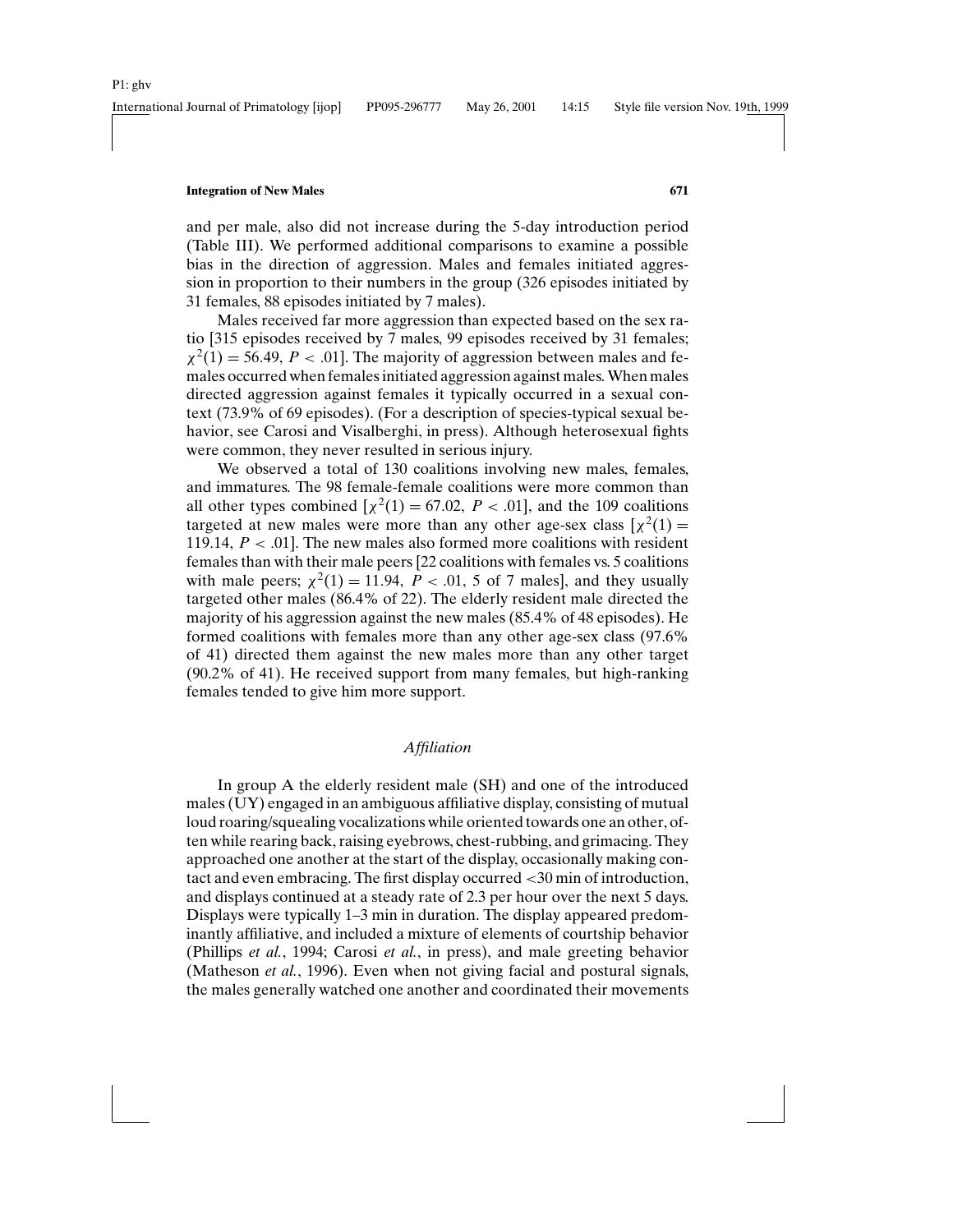to remain within a few meters of one another. The display is similar but not equivalent to wheeze dancing (Perry, 1998; Manson *et al.*, 1997). Both the display and wheeze dance involve back- and-forth movement, but the former includes rearing back and raised eyebrows and culminates in an embrace, while the latter includes protruded lips characteristic of courtship and culminates in mounting.

The males initially affiliated with fellow newcomers, rather than resident group members. Males were in proximity or affiliative contact or both with fewer group members during the introduction than resident males were during baseline  $[\chi^2(1, N = 7, 4) = 45.26, P < .01, 5$  of 7 males (Figure 1). The new males also had a lower rate of grooming during the introduction  $(M = 4.61, SE = 2.34)$  than the resident males did during baseline  $(M = 6.93, SE = 2.41)$   $[\chi^2(1, N = 7, 4) = 12.86, P < .01, 6$  of 7 males]. The reason for the decreased rate of grooming was that the new males initiated less grooming during the introduction than the resident males did during baseline  $[\chi^2(1, N = 7, 4) = 16.88, P < .01, 6$  of 7 males] (Figure 2). New males also received more grooming than they initiated during the introduction  $[\chi^2(1, N = 7) = 11.86, P < .01, 4$  of 7 males]. The new males typically received grooming from proceptive females. In fact, during the introduction period the new males groomed or received grooming only from proceptive females and familiar male peers.

The amount of time the elderly resident male spent in affiliation with others increased during the introduction (75% of 291 scans) compared to baseline (45% of 150 scans)  $[\chi^2(1) = 39.6]$ , *P* < .01]. Although the male's affiliation during the introduction was greater than female-female affiliation during baseline (53% of 936 scans)  $[\chi^2(1) = 43.85, P < .01]$ , it was no different than the rate for the alpha female (74% of 78 scans).

# *Sexual Behavior*

Two females exhibited proceptive behavior on the first day of introduction, and they began soliciting the new males  $\leq$ 20 min of their release. In group C, wherein the males were released into the outer portion of the enclosure on the first day of introduction, one female mated with a new male through the chain link fencing. The only proceptive female in group A during the introduction period directed her solicitations toward one of the new males (UY). They mated in full view of the resident male without receiving aggression. While the 8 females showing proceptive behavior during the 5-day introduction period was not greater than expected, 3 females showed behavioral signs of estrus when they were not fertile; two females mated with males while they were pregnant, and one female mated while caring for her 3-week old infant.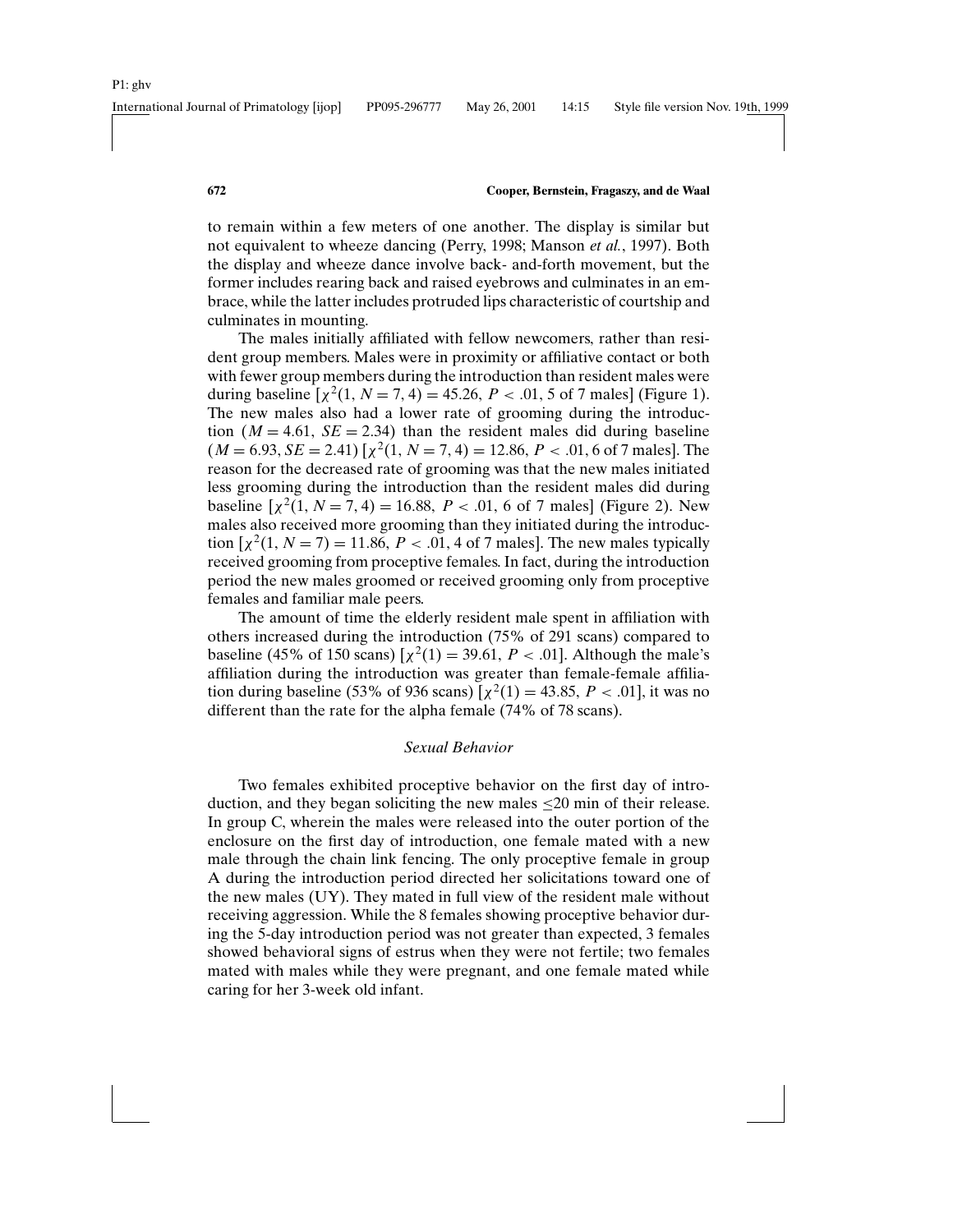

**Mean Proportion of Partners** that Affiliated with Males

**Fig. 1.** Proportions were calculated per male as the number of partners with which the male was in proximity or affiliative contact, divided by the product of the number of scans and the number of available partners. A Kruskal Wallis test indicated no significant difference in the mean proportion of affiliation at different time periods [Kruskal Wallis  $\chi^2(5) = 6.26$ ,  $P = .28$ . Significant Chi-square tests are presented in the text. Sample sizes are as follows: baseline  $N = 4$ ; introduction  $N = 7$ ; follow-up 1  $N = 7$ ; follow-up 2  $N = 5$ ; follow-up 3  $N = 6$ ; follow-up 4  $N = 6$ ; follow-up 5  $N = 3$ ; reintroduction  $N = 2$ .

Affiliation among new males and resident group members decreased from baseline to introduction, and we divided the resident group members into 4 categories to see where the difference was coming from. While all types of partners tended to affiliate with the new males less during the introduction than with the resident males during baseline, only nonproceptive females affiliated with the new males significantly less often [Mann-Whitney  $U(7, 4) = 0.0$ ,  $P = .007$ . During the introduction, proceptive females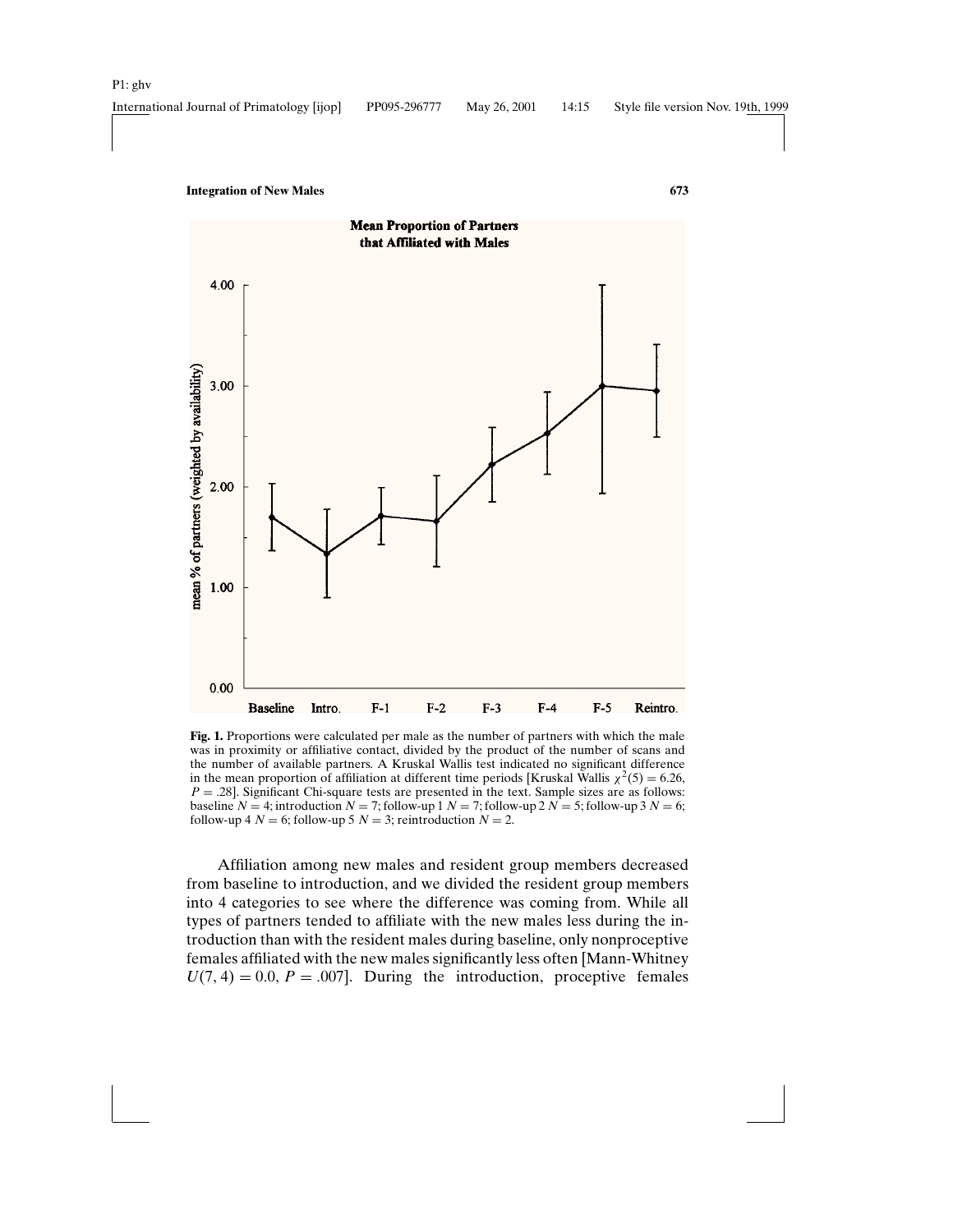

# **Time Males Spent Grooming**

**Fig. 2.** The amount of grooming initiated and received was calculated for each male as a proportion of the number of scans grooming or being groomed out of the total number of scans. The total amount of time spent grooming is equivalent to the sum of initiated and received grooming. Sample sizes are as follows: baseline  $N = 4$ , introduction and follow-ups  $N = 7$ , reintroduction  $N = 2$ .

 $A^{abc}a'$  is significantly greater than a, likewise for b and c (P < 0.5).

 $(M = 10.40, SE = 3.28)$  affiliated with the new males at a higher rate than nonproceptive females ( $M = 0.10$ ,  $SE = 0.03$ ) and immatures ( $M = 0.33$ ,  $SE = 0.13$ ) did [Wilcoxon Signed Ranks  $Z(7) = 2.37, P = .018; Z(7) = 2.37$ ,  $P = 0.018$ , respectively] (Table IV). Formerly proceptive females also affiliated with the new males at a higher rate than nonproceptive females and immatures did [Wilcoxon signed ranks  $Z(7) = 1.86$ ,  $P = .063$ ;  $Z(7) = 1.99$ ,  $P = 0.046$ , respectively]. The same partner preferences occurred during baseline, but the differences are not statistically significant.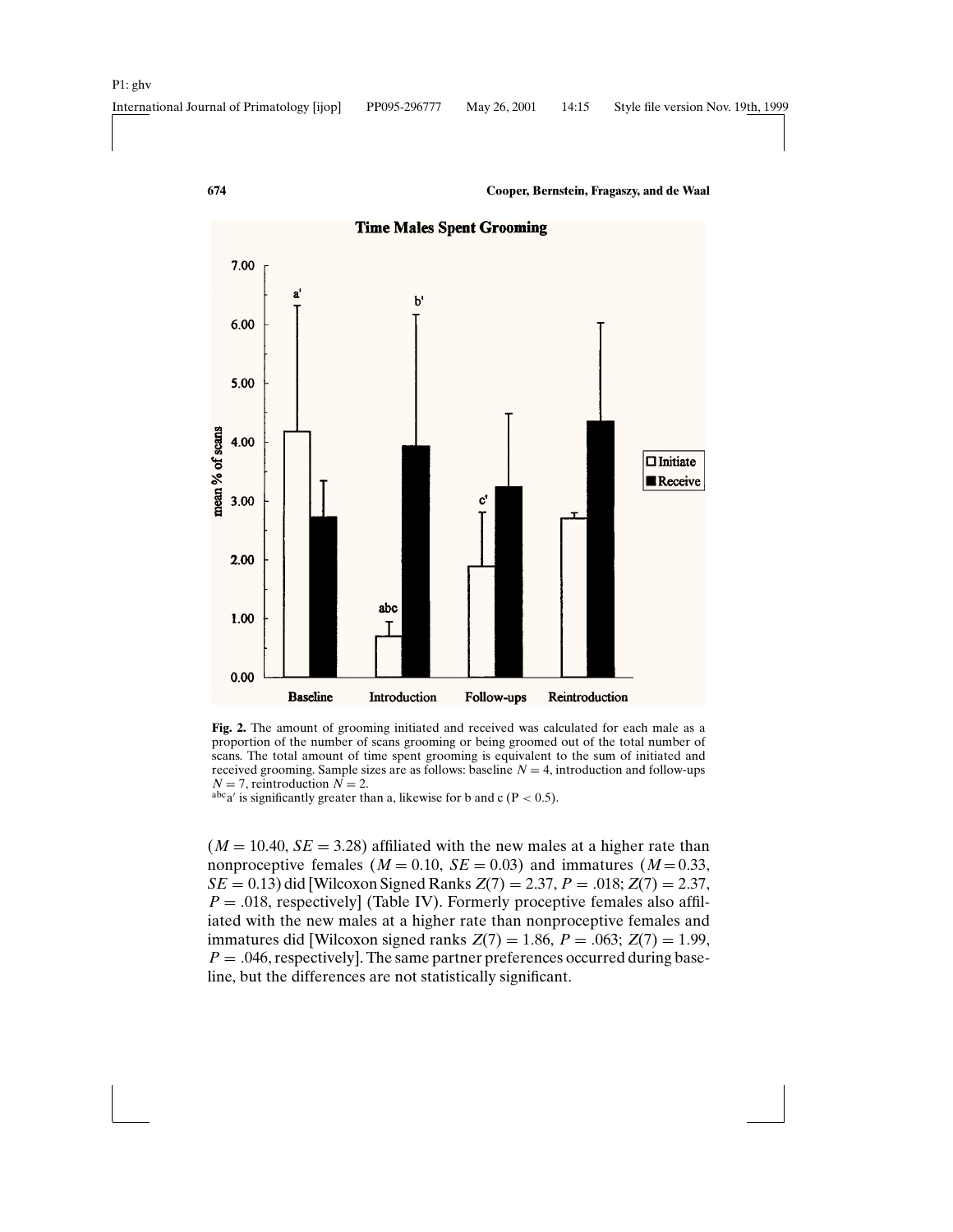| Study period                  | Proceptive females    | Formerly proceptive Non-proceptive<br>females | females                                | Immatures             |  |  |
|-------------------------------|-----------------------|-----------------------------------------------|----------------------------------------|-----------------------|--|--|
| <b>Baseline</b>               |                       |                                               |                                        |                       |  |  |
| mean $(S.E.)$<br>Introduction | $18.68 \pm 9.96$      |                                               | $1.17 \pm 0.39^{b'}$                   | $1.00 \pm 0.32$       |  |  |
| mean $(S.E.)$                 | $10.40 \pm 3.28^{a'}$ | $12.26 \pm 4.74^{a'}$                         | $0.10 \pm 0.03^{abc}$                  | $0.33 \pm 0.13^{a}$ e |  |  |
| Follow-ups<br>mean $(S.E.)$   | $18.39 + 5.85^{d'}$   | $10.29 \pm 4.12^{d'}$                         | $0.76 + 0.22^{c'd}$ $2.11 + 0.46^{e'}$ |                       |  |  |
| Reintroduction                |                       |                                               |                                        |                       |  |  |
| mean $(S.E.)$                 |                       | $1.30 \pm 0.10$                               | $2.25 \pm 0.05$                        | $5.25 + 2.25$         |  |  |

**Table IV.** The mean proportion of scan samples females and immatures were in affiliative contact or proximity with males

 $abcde$ <sup>a</sup>' is significantly greater than a, likewise for b, c, d, and e (P < .05).

# **Follow-up Periods**

# *Aggression*

During the follow-up periods, severe aggression occurred between the males in group A. Although AD (one of the new males) had remained apart from the group and avoided all others during the first 5 days following introduction, he apparently fought with and wounded the resident male (SH) and the other new male (UY). The fight occurred 2 days before the first follow-up period. We did not observe the fight, but wounding was evident. The aggression subsided quickly and SH and UY were not seriously injured, so the males remained in the group. Fighting occurred again the day before the second follow-up period. This time SH was killed and UY was severely injured and removed for medical treatment. The reintroduction of UY initially occurred without conflict, but 5 days later AD began relentlessly chasing UY and the males were separated. The reintroduction was tried a second time, and again the males initially ignored one another. Two days later, however, AD began relentlessly chasing UY and UY was removed. On the third reintroduction AD attacked UY <15 min and UY was permanently removed. Before the male transfer, AD and UY had lived together for 5 years, and UY used to dominate AD. Thus, the male transfer resulted in reversal of their previous dominance relationship.

Despite the severe aggression between the males in group A, the rate of aggression remained low during the follow-up periods (Table III). Males and females continued to initiate aggression in proportion to their numbers in the group, and males continued to receive more aggression than females. Whereas females occasionally used contact aggression in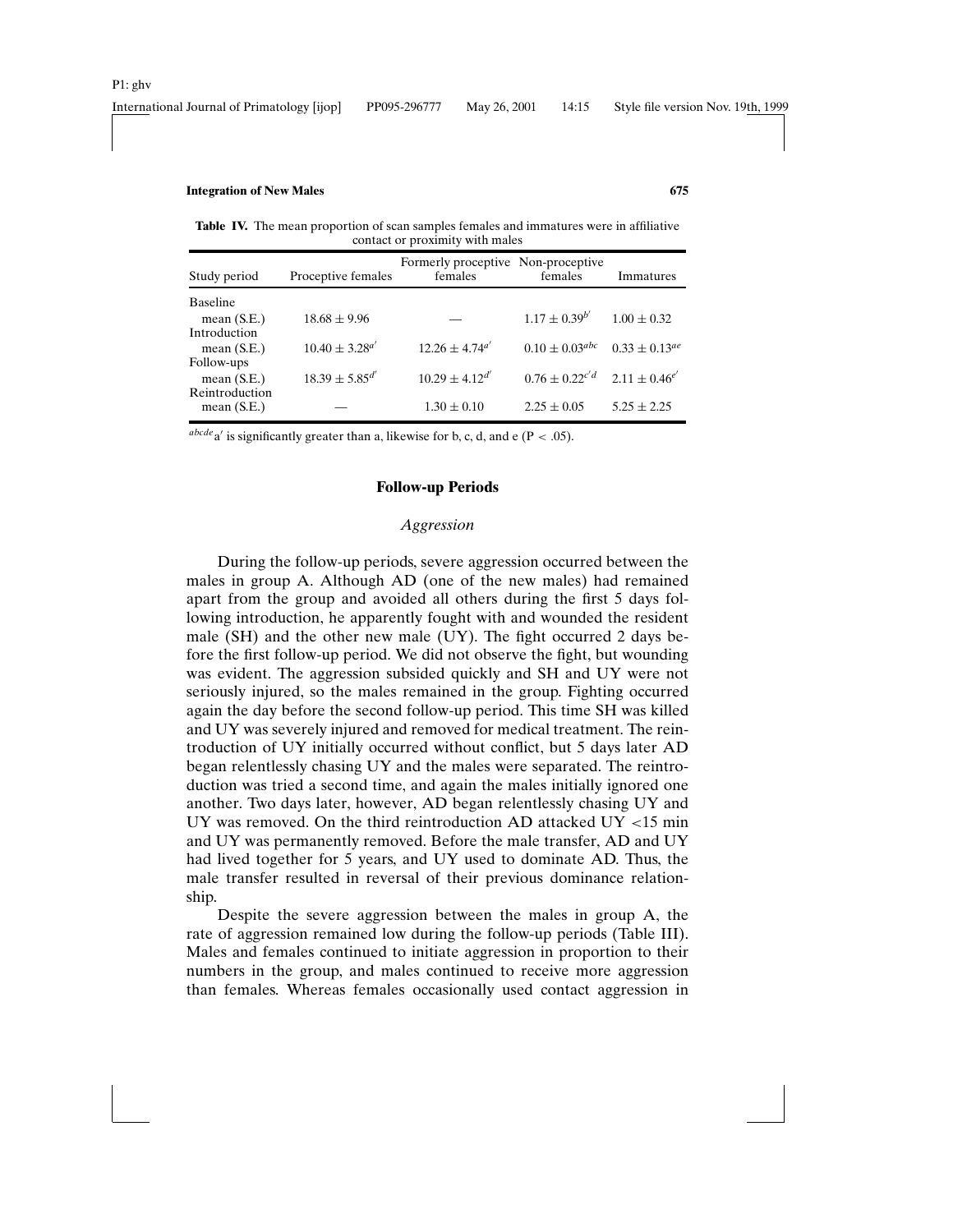heterosexual fights, males did not. Of the 249 aggressive episodes initiated by females, 222 were directed at the new males. None of the 27 fights among females occurred in a sexual context, indicating minimal femalefemale competition for males. Males threatened and/or lunged at infants 14 times. None of the episodes became more severe, and females never interfered.

# *Affiliation*

The proportion of group members that affiliated with the new males gradually increased during the follow-up periods (Figure 1). We performed a few pairwise comparisons to document the change in affiliation. Group members affiliated with the new males more during follow-up period 4  $(M = 2.53, SE = 0.41)$  than during the introduction  $(M = 1.34, SE = 0.44)$  $[\chi^2(1, N = 6, 7) = 112.72, P < .01, 4$  of 6 males]. Group members also affiliated with the new males more during follow-up 4, follow-up 5 ( $M = 3.0$ ,  $SE = 1.07$ , and the reintroduction ( $M = 2.95$ ,  $SE = 0.46$ ) compared to baseline  $(M = 1.70, SE = 0.33)$   $[\chi^2(1, N = 6, 4) = 18.29, P < .01, 4$  of 6 males;  $\chi^2(1, N=3, 4) = 48.67, P < .01, 2$  of 3 males;  $\chi^2(1, N=2, 4) = 34.92$ ,  $P < .01, 2$  of 2 males, respectively].

Males had a higher rate of grooming during the follow-up periods  $(M = 5.13, SE = 1.36)$  than during introduction  $(M = 4.61, SE = 2.34)$  $\int \chi^2(1, N = 7) = 6.92$ ,  $P < .01$ , 6 of 7 males. The reason for the increased rate of grooming is that males initiated more grooming during the follow-ups than during the introduction  $[\chi^2(1, N = 7) = 13.11, P < .01, 5$  of 7 males] (Figure 2).

*Sexual behavior*. Nonproceptive females affiliated with the new males more during the follow-ups ( $M = 0.76$ ,  $SE = 0.22$ ) than during the introduction ( $M = 0.10$ ,  $SE = 0.03$ ) [Wilcoxon signed rank  $Z(7) = 2.20$ ,  $P = 0.28$ ], but proceptive and formerly proceptive females did not significantly increase their affiliation with the new males (Table IV). Most importantly, proceptive ( $M = 18.39$ ,  $SE = 5.85$ ) and formerly proceptive females ( $M = 10.29$ ,  $SE = 4.12$ ) continued to affiliate with the new males more than nonproceptive females did [Wilcoxon signed rank  $Z(7) = 2.37$ ,  $P = .018$ ;  $Z(7) =$ 2.20,  $P = 0.028$ , respectively] (Table IV). Immatures also affiliated with the new males more during the follow-ups ( $M = 2.11$ ,  $SE = 0.46$ ) than during the introduction ( $M = 0.33$ ,  $SE = 0.13$ ) [Wilcoxon signed rank  $Z(7) = 2.37$ , *P* = .018]. Although the data are not available from scan samples, notes *ad libitum* suggest that immatures initiated affiliative contact with males more than males initiated contact with them.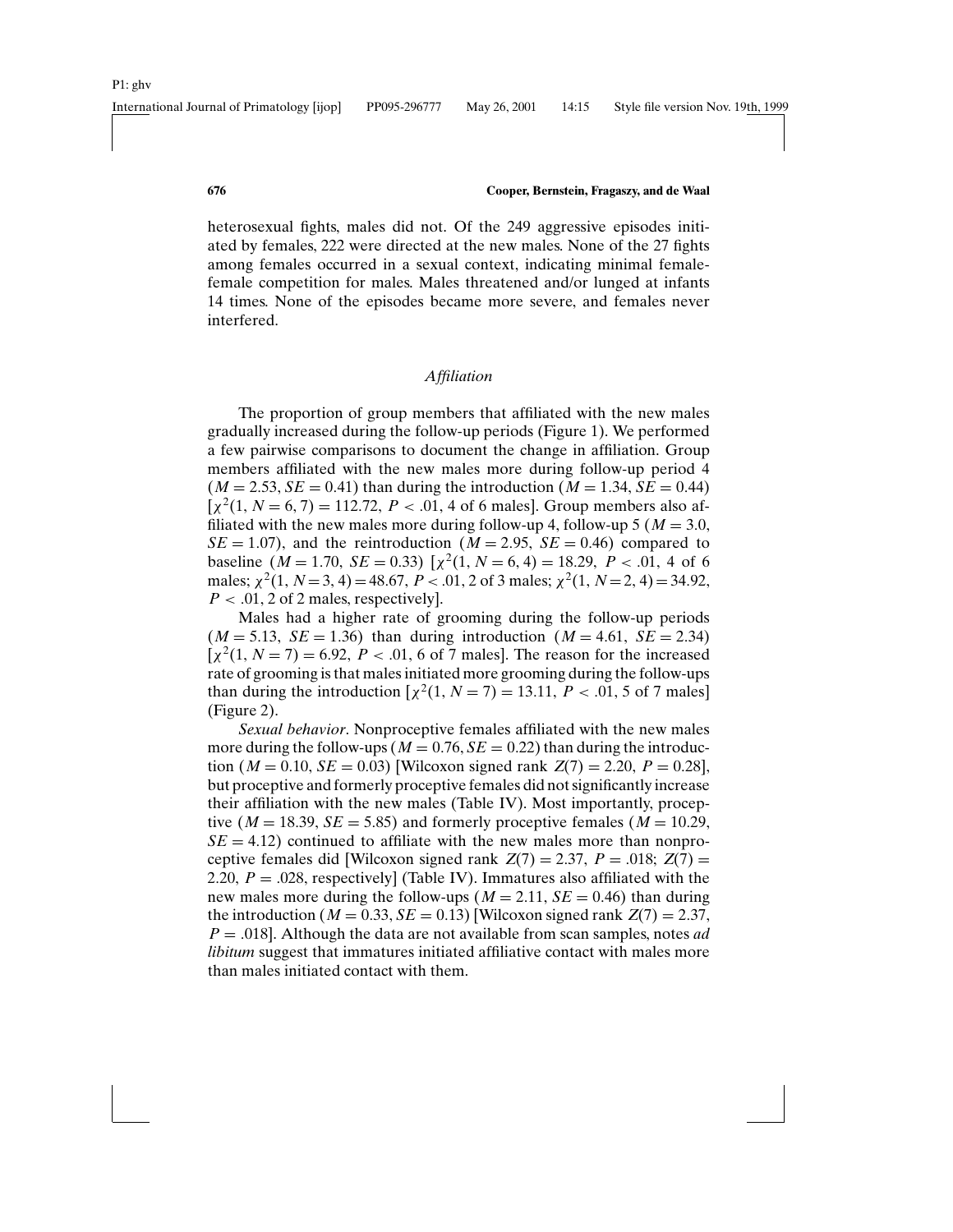# **DISCUSSION**

# **Aggression Against the Newcomers**

The introductions were remarkably peaceful when males familiar to one another were introduced to a group with no other adult male (groups B and C). Severe aggression occurred when males unfamiliar to one another were introduced to a group without other males (group D), or when males familiar to one another were introduced to a group with an existing adult male (group A). Upon introduction, the resident male (SH) and one of the new males (UY) immediately began coordinating their movements and engaged in prolonged mutual displays. We did not observe them fighting. Eighteen days after the introduction, the third male (AD) apparently killed SH and severely injured UY. The strong support from females, which SH received, may have delayed the fight. We did not observe the fight, and cannot say if the fight resulted from a loss of female support. Also, UY had the support of the females in his old group, and the absence of this support could have contributed to his losing the fight with AD. Overall, aggression among the males appeared to build up slowly, and the potential for severe aggression increased with continued exposure. For example, aggression between UY and AD began more quickly during each reintroduction.

The resident male (SH) was the leader in most agonistic encounters with the intruders. Females, however, supported the resident male in these encounters, and occasionally initiated aggression themselves. Female involvement was different from wild *Cebus apella* in which only the alpha male defends the group (Defler, 1982), and from wild *C. capucinus*, in which females are rarely involved in intergroup encounters (Perry, 1996b; Rose, 1994). Furthermore, female aggression against the new males did not depend on the presence of a resident male. In groups without resident males (groups B and C), females initiated aggression and jointly formed coalitions against the intruders. Initially, coalitions against the new males included many females, if not most of the group. Regardless of the number of females involved, these fights rarely resulted in contact aggression.

The potential for severe aggression among males remained regardless of the release method used, but the cause of the aggression was unclear. In group A, the new males had lived together peacefully for 5 years. While their transfer to a new group resulted in a fight, they were not obviously fighting over females or dominance. First, the victim (UY) continued to mate successfully after the initial fight without receiving aggression from AD. Secondly, although the fight resulted in a reversal of their previous dominance relationship, the aggressor did not cease his attack following repeated submissive signals by the victim (Mason, 1993). In group D, the new males were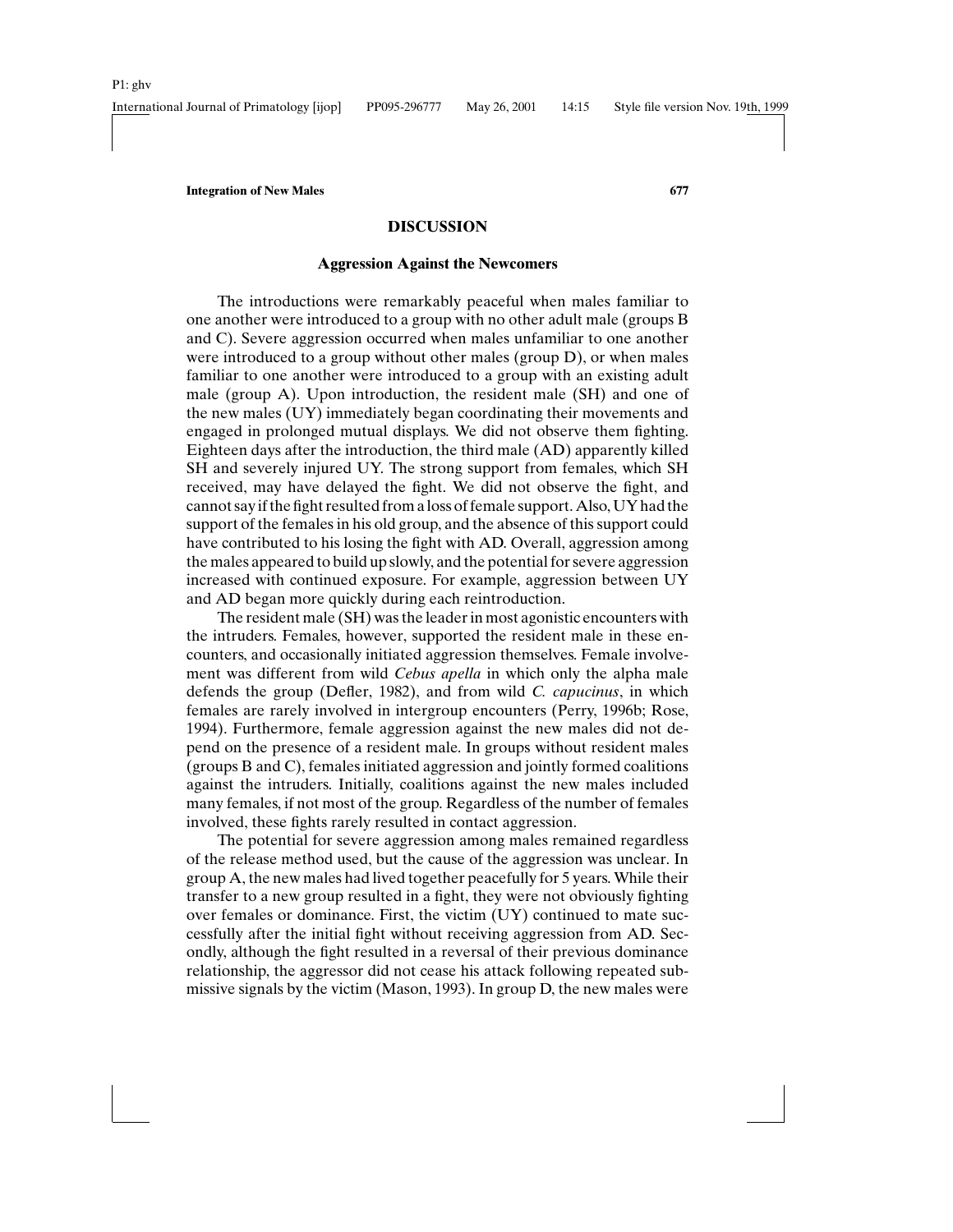unfamiliar, and were given visual access to each other while singly housed before the introduction. Again, the males were not obviously fighting over females or dominance. First, the attack occurred before the pair was released into the social group and thus not in the presence of females. Secondly, while the dominance relationship was clearly defined upon reintroduction, there were no prior agonistic signals between the pair.

Three important points should be made for persons attempting capuchin introductions. First, introductions involving multiple males have the greatest potential for severe aggression. Secondly, male-male aggression may not occur immediately, but instead days later. Thirdly, familiarity between males may reduce the risk, but does not preclude severe aggression. The males transferred into groups B and C had lived together, and their introductions proceeded without serious aggression. Severe aggression in group A occurred between SH and AD, which were unfamiliar, but also between UY and AD, which had lived in the same group for 5 years. Finally, visual access before introduction did not prevent serious aggression between the unfamiliar males in group D.

# **Sexual Behavior and Affiliative Bonds**

The resident males had lived in their old groups for 4–6 yr before transfer and had developed strong social relationships with the resident females. Wild capuchins can form strong heterosexual relationships as well (Fedigan, 1993; Rose, 1994; Perry, 1997), but the degree of male-female bonding probably depends on male turnover. Males often emigrate singly, but occasionally multiple males may move between groups. When several males enter a group there is often severe aggression among the males and a period of social disruption as the females still prefer the old males (Rose, 1994; Rose and Fedigan, 1995).

The development of male-female relationships takes considerable time, and no doubt depends on recent history. We apparently did not witness the complete formation of male-female relationships during the course of this 10-wk study. Affiliation between males and females decreased after introduction, but gradually increased during the follow-up periods to levels greater than baseline. The initial lack of affiliative behavior between females and new males and subsequent increase is consistent with previous research (Fragaszy *et al.*, 1994), but we also found that a period of intense socialization occurs before levels of affiliation return to baseline. For example, 66 days after the male transfer, proximity and affiliative contact between males and females were still greater than baseline.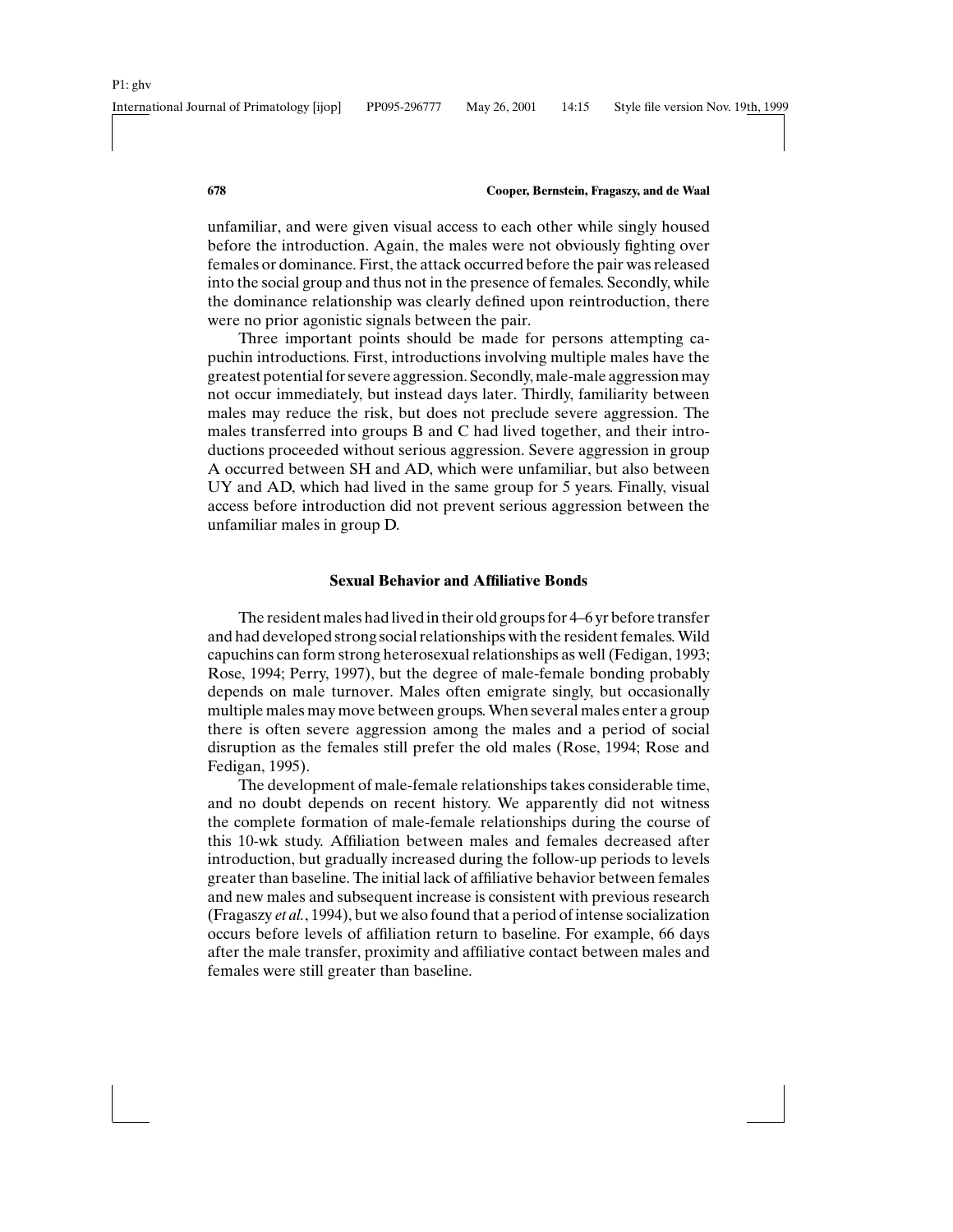Nonconceptive sexual behavior among nonhuman primates occurs in a variety of situations. For example, in *Cebus capucinus*, males mounted females in coalitions and after fights (Manson *et al*., 1997). In *Cebus apella*, some females showed a rapid onset of proceptive behavior following the introduction of a male (Fragaszy *et al.*, 1994). In stump tailed macaques (*Macaca arctoides*) males directed high rates of sexual behavior to females that had been briefly separated from the group (Bernstein *et al.*, 1992). In our study, 2 females solicited the new males <20 min of their release, and 3 other females mated when they were not able to conceive. Thus, female proceptive behavior has the potential to occur outside of ovulation, given the appropriate stimulation (Carosi and Visalberghi, in press). Male deprivation may have facilitated female proceptive behavior in group B. However, male deprivation does not appear to be the cause, because the females in groups A and C had the opportunity to mate before we exchanged the males.

We found very little evidence of male-male competition for females. For example, the resident male (SH) did not attempt to interfere in the courtship between the females and new males. Conversely, the dominant male in group C followed the subordinate male during female solicitations, which functioned to break-up the subordinate's courtship nonaggressively. In *Cebus apella*, females have a rich repertoire of proceptive behavior, which provide the primary, if not the only, cues males have of female receptivity (Carosi *et al.*, in press). Thus, we are unable to reject evidence that male capuchins only recognize estrous females by solicitations directed towards themselves (Phillips *et al.*, 1994).

In our study, the females that solicited the new males continued to approach and to contact them long after they were proceptive. For a female to be classified as formerly proceptive during the introduction period she would have had to solicit the males very recently. Conversely, females classified as formerly proceptive during the follow-up periods could have solicited the males weeks earlier. This decrease in the salience of formerly proceptive females probably accounts for the fact that males were more often in proximity and contact with them during the introduction than the follow-ups. Despite the changing characteristics of formerly proceptive females, they still affiliated with the new males more than with nonproceptive females. In addition, follow-ups occurred only 2 days per week and some females could have cycled in our absence. Thus, the nonproceptive female category may have included some formerly proceptive females during follow-ups, and this could explain the increased affiliation between males and non proceptive females. This crude categorization of females shows that sexual interactions helped to integrate the new males into the group, and females that were the last to cycle were the last to affiliate with the new males.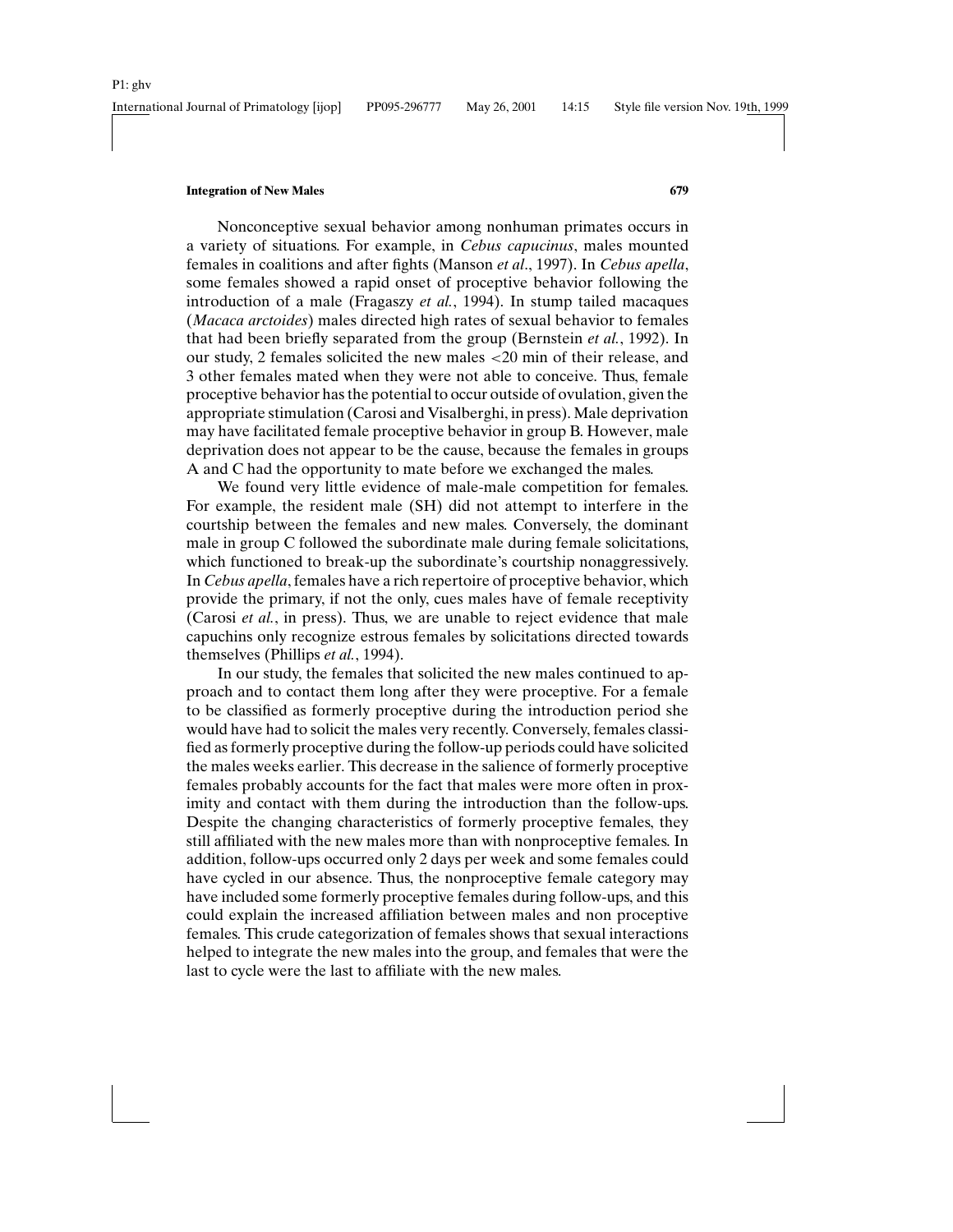Sexual behavior serves to establish and to maintain bonds among chimpanzees, and particularly bonobos (Manson *et al.*, 1997; de Wall, 1989). Female langurs direct sexual behavior to the new adult male following the takeover of their social group (Hrdy, 1979). This atypical pattern of sexual behavior has been interpreted as a strategy by females to counter infanticide. In capuchins, infants have been killed during male takeovers (Rose and Fedigan, 1995), and males will directly attacking infants (*Cebus olivaceus*: Valderrma *et al.*, 1990; *C. capucinus*: Rose, 1994; *C. apella*: Darren Long, personal communication). In our study, however, the initiation of sexual behavior to counter infanticide seems unlikely. Immatures initiated contact and played with the new males more than they did with the old males. This is consistent with the understanding that immature capuchins are curious of newcomers and frequently initiate affiliative contact (Fragaszy *et al.*, 1994). The males' responses included gently reciprocating play, tolerating the immature's contact, completely ignoring the youngster, or moving away. Males were not aggressive towards immatures, and females did not prevent their offspring from approaching males. Female tolerance of male-infant interactions, and the interest of immatures in males, is inconsistent with the avoidance of attacks by males. If infanticide is a pattern in capuchins, then we may have found negative results for two reasons. First, attacks on infants may not occur within the first 10 weeks of a male take-over. Secondly and more likely, attacks may only occur on very young infants. The immatures subjects ranged 3 wks to 3 yr. The two- and three-year-olds were the most active with the males, but no attack occurred on the 5 infants <6 mo. For example, in group C, a new male mated with a female carrying a three-week-old infant, and did not attack it. Despite the risk of infanticide, immatures affiliated with the new males and, along with proceptive females, helped to facilitate the long process of male social integration.

# **Conclusions**

Introductions involving unfamiliar males have the greatest potential for severe aggression. Severe aggression occurred when males unfamiliar to one another were placed together before introduction to the social group, and when males familiar to one another were introduced to a group with a resident male. When males familiar to one another were introduced to a group without a resident male, the introductions were peaceful. However, severe aggression can occur between males familiar to one another when they are introduced to a new group, such as the case with UY and AD. In all cases many weeks were required to establish affiliative relationships with the resident females. Proceptive females and immatures were the first group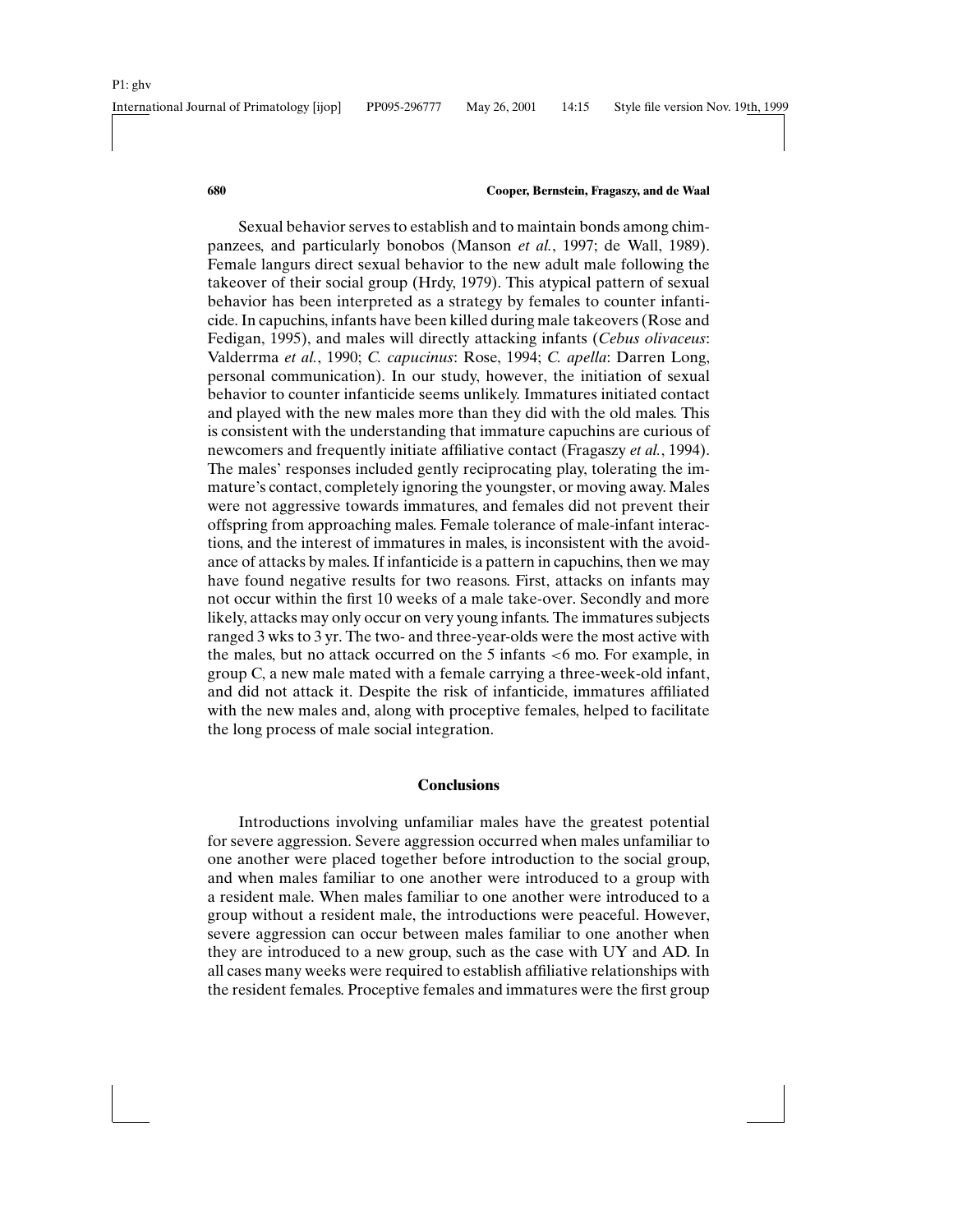members to approach and to contact the new males. Females continued to affiliate with the new males after their period of proceptivity, and the last females to cycle were the last to affiliate with the new males.

# **ACKNOWLEDGMENTS**

We greatly appreciate Rick Thompson's help with data collection, and are grateful for his comments on an earlier version of this manuscript. We are grateful to David Taub and Patrick Mehlman at LABS for receiving two groups of capuchins and allowing us to complete this project. We also thank Kay Izard, Erin Riley, and Kristin Grimmes for providing logistical support during our stay at LABS. We also appreciate Darren Long's help organizing the introductions at Yerkes, discussions with him on infanticide, and his comments on the manuscript. The work at Yerkes RPRC was supported by a grant from the National Science Foundation (IBN 9603923) to Frans de Waal and a grant from the National Institutes of Health (RR-00165) to the Yerkes Regional Primate Center. The Yerkes Center is fully accredited by the American Association for Accreditation of Laboratory Animal Care.

# **REFERENCES**

- Becker, J. D., and Berkson, G. (1979). Response to neighbors and strangers by capuchin monkeys (*Cebus apella*). *Primates* 20: 547–551.
- Bernstein, I. S. (1964). The integration of rhesus monkeys introduced to a group: *Folia Primatol*. 2: 50–63.
- Bernstein, I. S. (1965). Activity patterns in a cebus monkey group. *Folia Primatol*. 3: 211–224.
- Bernstein, I. S. (1969). Introductory techniques in the formation of pigtail monkey troops. *Folia Primatol*. 10: 1–19.
- Bernstein, I. S., Estep, D. Q., Bruce, K. E., and Phillips K. A. (1992). Effects of periodic removal and reintroduction on the social and sexual behavior of stumptail macaques (*Macaca arctoides*). *Folia Primatol*. 59: 213–216.
- Bernstein, I. S., and Schusterman, R. J. (1964). The activities of gibbons in a social group. *Folia Primatol*. 2: 161–170.
- Carosi, M., and Visalberghi, E. (in press). Sexual behavior of female tufted capuchins (*Cebus apella*) in the peri- and non-periovulatory phases. *Am. J. Primatol*.
- Carosi, M., Heistermann, M., and Visalberghi, E. (in press). Proceptivity: A key word in the sexual behavior of tufted capuchin monkeys (*Cebus apella*). *Am. J. Primatol*.
- Defler, T. (1982). A comparison of intergroup behavior in *Cebus albifrons* and *C. apella. Primates* 23: 385–392.
- Fedigan, L. (1993). Sex differences and intersexual relations in adult white-faced capuchins (*Cebus capucinus*). *Int. J. Primatol*. 14: 853–877.
- Fedigan, L. M., Rose, L. M., and Avila, R. M. (1996). Tracking capuchin monkey (*Cebus capucinus*) populations in a regenerating Costa Rican dry forest. In Norconk M.A., Rosenberger, A. L., & Garber, P. A. (eds.), *Adaptive Radiations of Neotropical Primates*, Plenum Press, New York, pp. 289–307.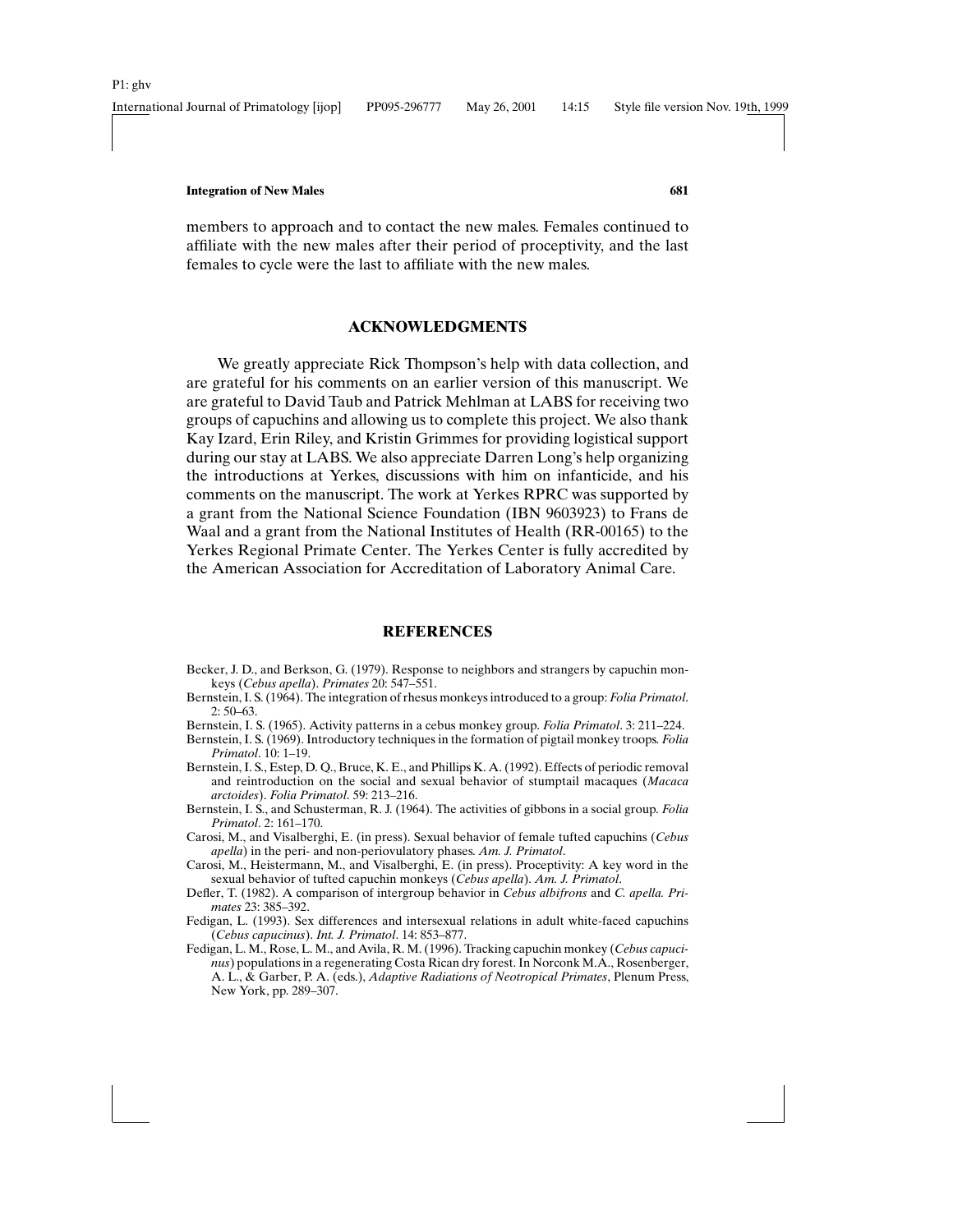- Fragaszy, D., Baer, J., and Adams-Curtis, L. (1994). Introduction and integration of strangers into captive groups of tufted capuchins (*Cebus apella*). *Int. J. Primatol*. 15: 399– 420.
- Hrdy, S. B. (1979). Infanticide among animals: A review, classification, and examination of the implications for the reproductive strategies of females. *Ethol. Sociobiol*. 1: 13–40.
- Janson, C. (1984). Female choice and mating systems of the brown capuchin monkey *Cebus apella* (Primates: Cebidae). *Zier Tierpsychol*. 65: 177–200.
- Kummer, H. (1974). Rules of dyad and group formation among captive gelada baboons (*Theropithecus gelada*). In: Kondo, S., Kawai, M., Ehara, A., & Kawamura, S. (eds.),*Proceedings of the Fifth Congress of the International Primatological Society*, Japan Science Press, Tokyo, pp. 129–159.
- Linn, G. S., Mase, D., Lafrancois, D., O'Keeffe, R. T., and Lifshitz, K. (1995). Social and menstrual cycle phase influences on the behavior of group-housed*Cebus apella. Am. J. Primatol*. 35: 41–57.
- Manson, J. H., Perry, S., and Parish, A. R. (1997). Nonconceptive sexual behavior in bonobos and capuchins. *Int. J. Primatol*. 18: 767–778.
- Manson, J. H., Rose, L. M., Perry, S. and Gros-Louis, J. (1999). Dynamics of female-female relationships in wild *Cebus capucinus*: data from two Costa Rican sites. *Int. J. Primatol*. 20: 679–706.
- Matheson, M. D., Johnson, J. S., and Feuerstein, J. (1996). Male reunion displays in tufted capuchin monkeys (*Cebus apella*). *Am. J. Primatol*. 40: 183–188.
- Mason, W. A. (1993). The nature of social conflict: A psycho-ethological perspective. In Mason W. A., and Mendoza S. P. (eds.), *Primate Social Conflict*, State University of New York Press, New York, pp. 13–47.
- O'Brien, T. G. (1991). Female-male social interactions in wedge-capped capuchin monkeys: benefits and costs of group living. *Anim. Behav*. 41: 555–567.
- O'Brien, T. G. (1993). Allogrooming behavior among adult female wedge-capped capuchins. *Anim. Behav.* 46: 499–510.
- Parr, L. A., Matheson, M. D., Bernstein, I. S., and de Walal, F. B. M. (1997). Grooming down the hierarchy: Allogrooming in captive brown capuchin monkeys, (*Cebus apella*). *Anim. Behav*. 54: 361–367.
- Perry, S. (1996a). Female-female social relationships in wild white-faced capuchins (*Cebus capucinus*). *Am. J. Primatol*. 40: 167–182.
- Perry, S. (1996b). Intergroup encounters in wild white-faced capuchins (*Cebus capucinus*). *Int. J. Primatol*. 17: 309–330.
- Perry, S. (1997). Male-female social relationships in wild white-faced capuchins (*Cebus capucinus*). *Behaviour* 134: 477–510.
- Perry, S. (1998). Male-male social relationships in wild white-faced capuchins (*Cebus capucinus*). *Behaviour* 135: 139–172.
- Phillips, K. A., Bernstein, I. S., Dettmer, E. L., Devermann, H., and Powers, M. (1994). Sexual behavior in brown capuchins (*Cebus apella*). *Int. J. Primatol.* 15: 907–917.
- Robinson, J. G. (1981). Spatial structure in foraging groups of wedgecapped capuchins. *Anim. Behav.* 29: 1036–1056.
- Robinson, J. G. (1988). Group size in wedge-capped capuchin monkeys *Cebus olivaceus* and the reproductive success of males and females. *Behav. Ecol. Sociobiol.* 23: 187–197.
- Robinson, J., and Janson, C. (1986). Capuchins, squirrel monkeys, and atelines: Socioecological convergence with Old World primates. In Smuts, B., Cheney, D., Seyfarth, R., Wrangham, R., and Struhsaker, T. (eds.), *Primate Societies*, University of Chicago Press, Chicago, pp. 69–82.
- Rose, L. (1994). Benefits and costs of resident males to females in white-faced capuchins (*Cebus capucinus*). *Am. J. Primatol.* 32: 235–248.
- Rose, L., and Fedigan, L. M. (1995). Vigilance in white-faced capuchins (*Cebus capucinus*) in Costa Rica. *Anim. Behav.* 49: 63–70.
- Valderrama, X., Srikosamatara, S., and Robinson, J. (1990). Infanticide in wedge-capped monkeys (*Cebus olivaceus*). *Folia Primatol.* 54: 171–176.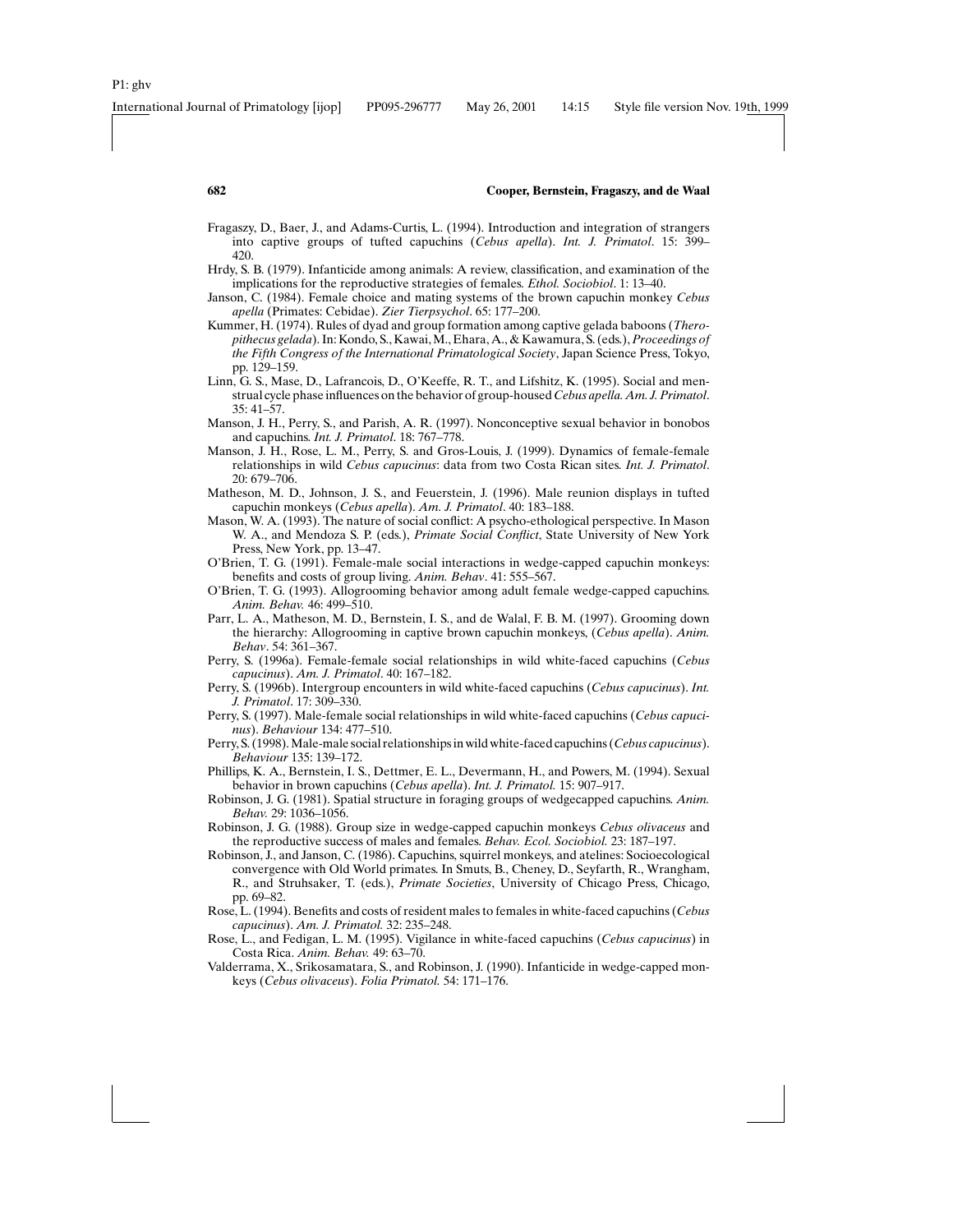- Welker, C., Hohmann, H., and Schafer-Witt, C. (1990). Significance of kin relations and individual preferences in the social behavior of *Cebus apella. Folia Primatol.* 54: 166–170.
- Westergaard, G. C., Izard, M. K., Drake, J. H., Suomi, S. J., and Higley, J. D. (1999). Rhesus macaque (*Macaca mulatta*) group formation and housing: wounding and reproduction in a specific pathogen free (SPF) colony. *Am. J. Primatolo*. 49: 339–347.